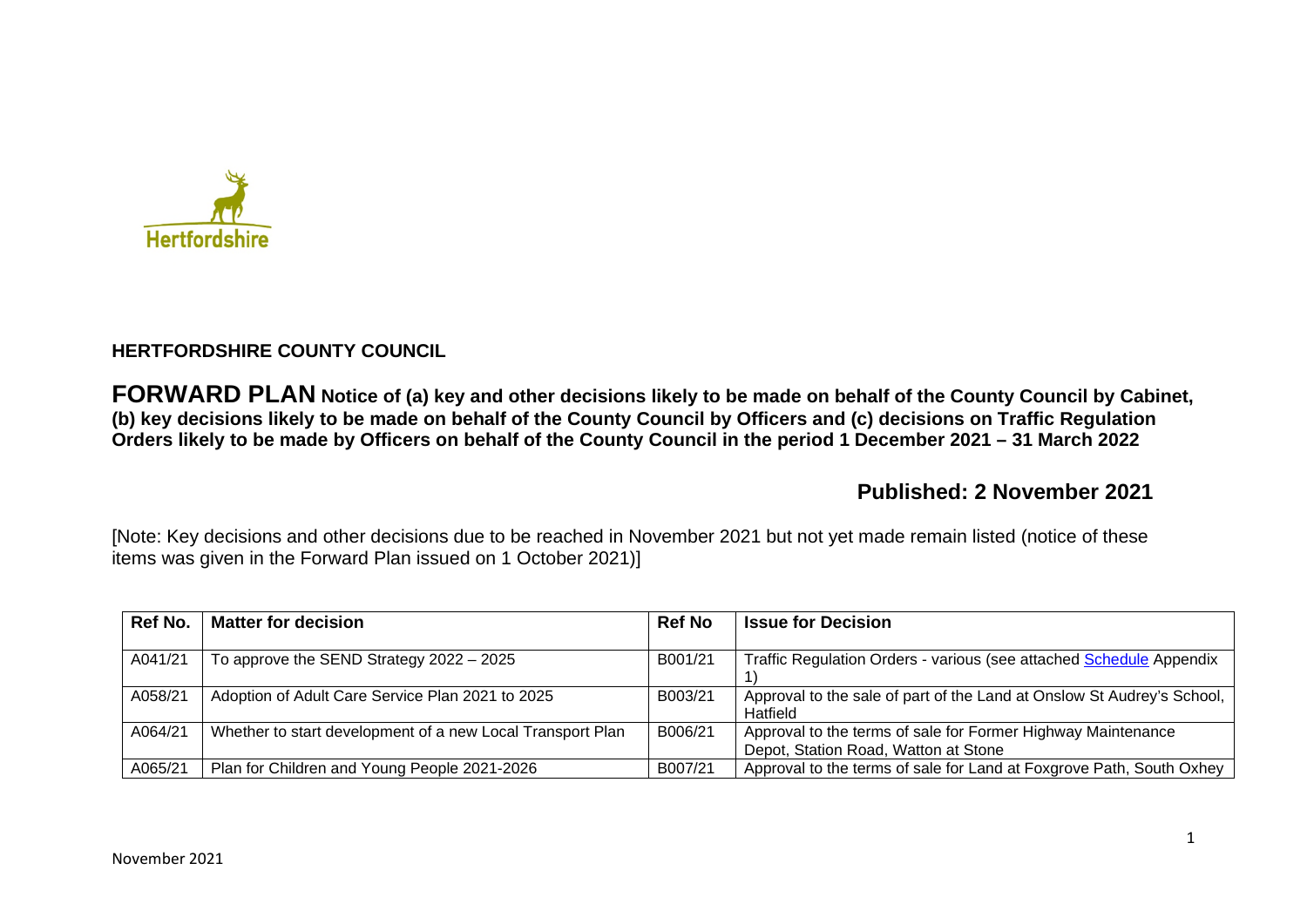| A042/21 | Recommissioning of Overnight Short Breaks for CYP with                                                                                                                                                                                                                                                                                      | B008/21 | Approval to the terms of sale for Former Little Furze JMI School,                                                                      |
|---------|---------------------------------------------------------------------------------------------------------------------------------------------------------------------------------------------------------------------------------------------------------------------------------------------------------------------------------------------|---------|----------------------------------------------------------------------------------------------------------------------------------------|
| A055/21 | SEND and/or Complex Health Needs.<br>Q2 Finance Budget Monitor                                                                                                                                                                                                                                                                              | B011/21 | Gosforth Lane, South Oxhey<br>Land and building at Meadowbank, Alexandra Road, Kings Langley -<br>Appropriation to Adult Care Services |
| A060/21 | Recommendation to change a decision within the Next<br><b>Generation Outline Business Case</b>                                                                                                                                                                                                                                              | B019/21 | HCC2112728 - Re-Fit of Hertfordshire County Council Stevenage<br><b>Offices</b>                                                        |
| A061/21 | Minerals and Waste Local Plan - Local Development Scheme                                                                                                                                                                                                                                                                                    | B026/21 | Single Tender Action for Midpoint Intensive Enablement Service                                                                         |
| A066/21 | Whether or not to agree to the statutory proposal to, enlarge<br>the premises at Mandeville Primary School, Sawbridgeworth,<br>from September 2023 taking into consideration the outcome of<br>the statutory notice period. NB Agreement to the statutory<br>proposal by Cabinet will only be required if objections are<br>received to it. | B030/21 | HCC2112744 - Care Provider for new care home development at<br>Little Furze, South Oxhey                                               |
| A071/21 | Whether to publish a statutory notice on the proposal to<br>close the residential provision at Falconer School,<br>Bushey, a community special school, from September<br>2022                                                                                                                                                               | B037/21 | Approval of Enabling Agreement and surrender of lease of land at<br>Onslow St Audrey's School, Hatfield                                |
| A072/21 | Whether or not to agree to the proposal to consolidate the<br>North Herts Education Support Centre (NH ESC) onto one                                                                                                                                                                                                                        | B038/21 | Approval of the final terms of the 125-year peppercorn lease for the<br>new special school at Woodside, Welwyn Garden City.            |
|         | site in Letchworth from Spring 2024 and whether to<br>approve the associated capital costs, after taking into<br>consideration the outcome of the non-statutory 5 week<br>public consultation that closed on 2 November 2021.                                                                                                               |         |                                                                                                                                        |
| A073/21 | Whether or not to authorise the publication of a statutory<br>notice on the proposal to close Hexton JMI School on 31<br>August 2022                                                                                                                                                                                                        | B044/21 | The Supply of Catering Disposables                                                                                                     |
| A074/21 | Whether or not to authorise the publication of a statutory<br>notice on the proposal to close Wareside C of E Primary<br>School on 31 August 2022                                                                                                                                                                                           | B049/21 | Demolition of the Former Little Furze Primary School, South Oxhey.                                                                     |
| A044/21 | To inform on the proposed pattern of provision and seek<br>agreement to consult on Specialist Resource Provision in<br>mainstream schools (Phase 2 - Primary)                                                                                                                                                                               | B056/21 | Contract Award for Midpoint Intensive Enablement Service                                                                               |
| A059/21 | <b>Domestic Abuse Strategy</b>                                                                                                                                                                                                                                                                                                              | B057/21 | Award of Framework for spot providers                                                                                                  |
| A075/21 | Draft Integrated Plan 2022/2023 - 2025/2026                                                                                                                                                                                                                                                                                                 | B061/21 | Washroom Services for all HCC sites - Award of Contract                                                                                |
| A015/21 | Consider the future of Land North of Roysia School, Royston                                                                                                                                                                                                                                                                                 | B062/21 | Bishop Stortford Young Person Centre - refurbishment of existing<br>building                                                           |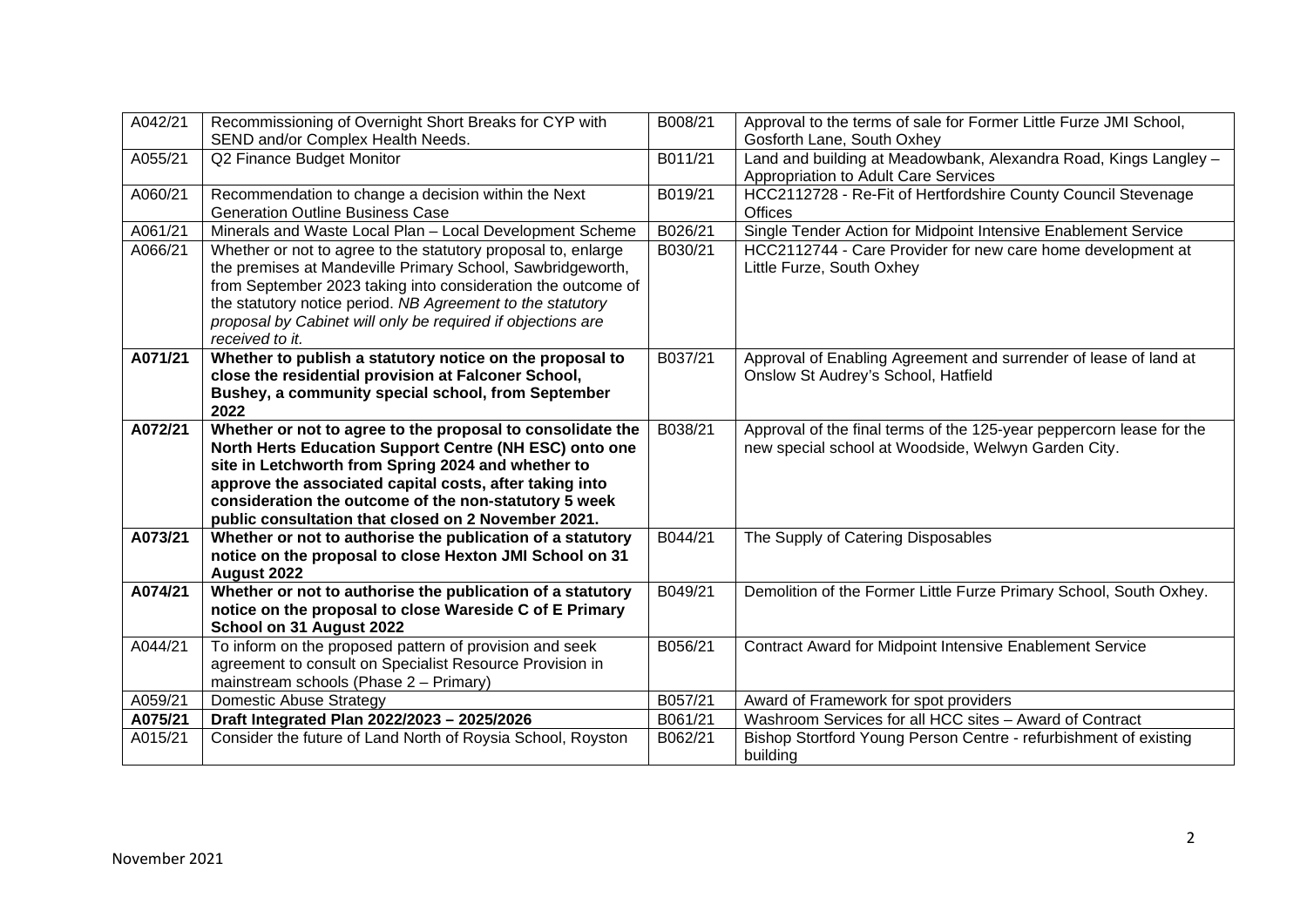| A018/21 | Consider the future of Land at 2B Star Street                                          | B063/21 | HCC2012445 - Consultant to undertake the master planning and          |
|---------|----------------------------------------------------------------------------------------|---------|-----------------------------------------------------------------------|
|         | in connection with the existing library at 87 High Street, Ware.                       |         | planning application to help in the delivery of Brookfield Garden     |
|         |                                                                                        |         | Village                                                               |
| A032/21 | Future of Buntingford Recycling Centre                                                 | B064/21 | Reinforced Autoclaved Aerated Concrete (RAAC) repair and              |
|         |                                                                                        |         | replacement of roofs containing this form of concrete                 |
| A068/21 | Q3 Finance Budget Monitor                                                              | B068/21 | HCC2113016 - Batch 63 Cluster 1 - The Priory School - Mechanical &    |
|         |                                                                                        |         | <b>Electrical Works</b>                                               |
| A069/21 | Highway Infrastructure Asset Management Plan: Asset                                    | B069/21 | HCC2113017 - Batch 63 Cluster 2 - Hertford St Andrews C of E          |
|         | Performance Report 2020/21                                                             |         | Primary School & Wheatcroft Primary School - Mechanical &             |
|         |                                                                                        |         | <b>Electrical Works</b>                                               |
| A070/21 | Approval for the purchase of 31 acres at Long Lane,                                    | B070/21 | HCC2113018 - Batch 63 Cluster 3 - Coates Way JMI and Nursery          |
|         | Rickmansworth for educational use.                                                     |         | School & London Colney Primary School & Nursery Mechanical &          |
|         |                                                                                        |         | <b>Electrical Works -</b>                                             |
| A076/21 | Delivery strategy for a new Garden Village in Cheshunt                                 | B071/21 | HCC2113019 - Batch 63 Cluster 4 - Widford School & Tonwell St         |
|         |                                                                                        |         | Mary's C of E Primary School - Mechanical & Electrical Works          |
| A077/21 | Land remediation and property development strategy for                                 | B072/21 | HCC2113020 - Batch 63 Cluster 5 - South Hill Primary School -         |
|         | Chequersfield, Welwyn Garden City                                                      |         | <b>Mechanical &amp; Electrical Works</b>                              |
| A078/21 | <b>Corporate Complaint Policy - Approval</b>                                           | B073/21 | HCC2113005 - Batch 66 Cluster 1 Commonswood School, Welwyn            |
|         |                                                                                        |         | Garden City - Roofing Works                                           |
| A079/21 | Public Engagement & Consultation on the Integrated Plan                                | B074/21 | HCC2113006 - Batch 66 Cluster 2 Roger de Clare C of E (VC) First      |
|         | Proposal                                                                               |         | & Nursery School, Puckeridge - Roofing Works                          |
| A080/21 | Integrated Plan 2022/2023 - 2025/2026                                                  | B075/21 | HCC2113007 - Batch 59 Cluster 1 Ickleford Primary School, Ickleford   |
|         |                                                                                        |         | - Roofing Works                                                       |
| A081/21 | Overview & Scrutiny Committee Report on the Integrated                                 | B076/21 | HCC2113008 - Batch 59 Cluster 2 Ashlyns School, Berkhamsted -         |
|         | <b>Plan Proposals</b>                                                                  |         | <b>Roofing Works</b>                                                  |
| A082/21 | Service Cabinet Panels Comments on the Integrated Plan                                 | B078/21 | The Supply Pulpboard                                                  |
|         | <b>Proposals</b><br>Minerals and Waste Local Plan: Sustainability Appraisal            | B079/21 |                                                                       |
| A083/21 |                                                                                        |         | The Supply of Laminating Poches                                       |
| A084/21 | <b>Scoping Report and Waste Facilities Design Guide</b><br><b>Family Hubs Strategy</b> | B080/21 | Recommissioning of Overnight Short Breaks for CYP with SEND           |
|         |                                                                                        |         | and/or Complex Health Needs.                                          |
| A085/21 | <b>Adult Disability Service Accommodation Strategy</b>                                 | B085/21 | Provision of a dynamic Purchase System for School Coach and Local     |
|         |                                                                                        |         | <b>Bus Operators</b>                                                  |
| A067/21 | Adoption of the Hertfordshire County Council's Tree and                                | B089/21 | Provision of consultancy services to Adult Care Services construction |
|         | <b>Woodland Strategy</b>                                                               |         | projects                                                              |
| A086/21 | <b>Highways Drainage Strategy</b>                                                      | B092/21 | HCC2113175 - Kings Langley Primary School, Kings Langley - Batch      |
|         |                                                                                        |         | 60 Cluster 1 - Roofing Works                                          |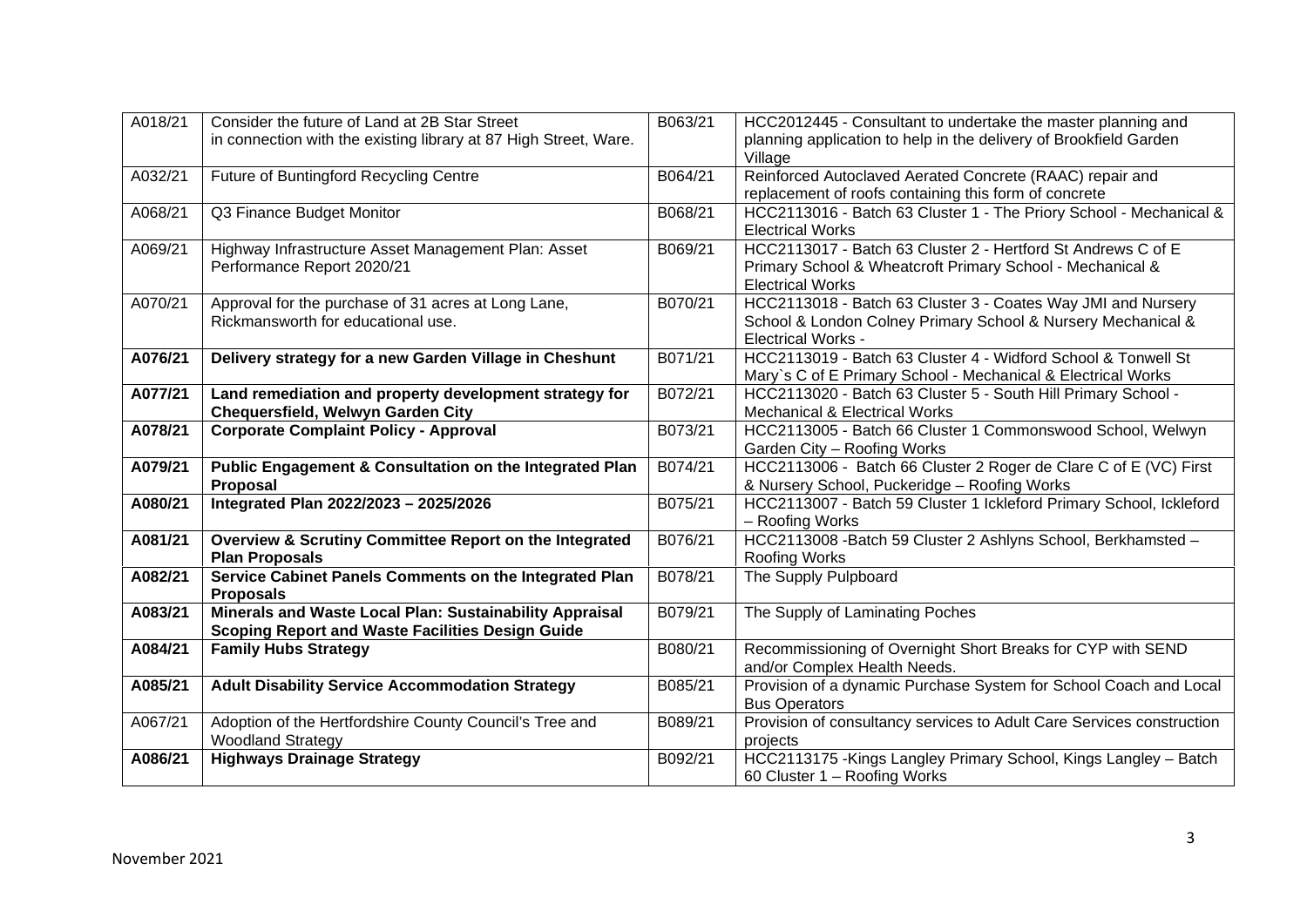| A087/21 | Hertfordshire Mental Health Strategy 2022-2027              | B093/21  | HCC2113176 - Andrews Lane Primary School, Cheshunt - Batch 64         |
|---------|-------------------------------------------------------------|----------|-----------------------------------------------------------------------|
|         |                                                             |          | Cluster 1 - Roofing Works                                             |
| A088/21 | <b>Procurement of Adult Care Service Housing Management</b> | B094/21  | HCC2113177 - Middleton School, Ware - Batch 64 Cluster 2 -            |
|         | <b>Provider</b>                                             |          | Roofing Works                                                         |
|         |                                                             | B095/21  | HCC2113178 - Pixies Hill Primary School, Hemel Hempstead &            |
|         |                                                             |          | Garden Fields JMI School, St Albans - Batch 64 Cluster 3 - Roofing    |
|         |                                                             |          | Works                                                                 |
|         |                                                             | B099/21  | Whether or not to agree to the statutory proposal to, enlarge the     |
|         |                                                             |          | premises at Mandeville Primary School, Sawbridgeworth, from           |
|         |                                                             |          | September 2023 taking into consideration the outcome of the           |
|         |                                                             |          | statutory notice period. NB Agreement to the statutory proposal by    |
|         |                                                             |          | Cabinet will only be required if objections are received to it.       |
|         |                                                             | B100/21  | HCC2113221 - The Lea Primary School & Nursery, Harpenden &            |
|         |                                                             |          | Malvern Way Infant & Nursery School, Croxley Green - Roofing<br>Works |
|         |                                                             | B101/21  | HCC2113222 - Icknield Infant & Nursery School, Letchworth - Roofing   |
|         |                                                             |          | Works                                                                 |
|         |                                                             | B102/21  | HCC2113223 - Chater Junior School, Watford - Roofing Works            |
|         |                                                             | B103/21  | HCC2113250 - Mandeville Primary School, Sawbridgeworth - 1 Form       |
|         |                                                             |          | to 2 Form of entry expansion construction project and associated      |
|         |                                                             |          | external works                                                        |
|         |                                                             | B104/21  | Award of a contract for the provision of an Employee Benefit Platform |
|         |                                                             |          | with effect from May 2022                                             |
|         |                                                             | B105/21  | The award of the Highways Bridges and Structures Framework            |
|         |                                                             |          | (HCC2012424)                                                          |
|         |                                                             | B107/21  | Approval to the sale of Hyde Valley House Former Residential Care     |
|         |                                                             |          | and Home First House, Welwyn Garden City                              |
|         |                                                             | B108/21  | Approval for capital funding delivery of Public Sector                |
|         |                                                             | (was     | Decarbonisation Works Scheme Works for Hertfordshire County           |
|         |                                                             | A040/21) | <b>Council</b>                                                        |
|         |                                                             | B109/21  | The Provision of a Delivery Service for Herts FullStop                |
|         |                                                             | B110/21  | HCC2012497 - Codicote Primary School - School Expansion               |
|         |                                                             | B111/21  | HCC2113354 - Gilston Primary - Commission of design team              |
|         |                                                             |          | consultants                                                           |
|         |                                                             | B112/21  | Approval to the sale of Land at former Meriden School, Harvest        |
|         |                                                             |          | End, Watford                                                          |
|         |                                                             | B113/21  | Approval to the sale of 2, Hibbert Avenue, Watford                    |
|         |                                                             | B114/21  | Approval to the sale of 59, Maytree Crescent, Watford                 |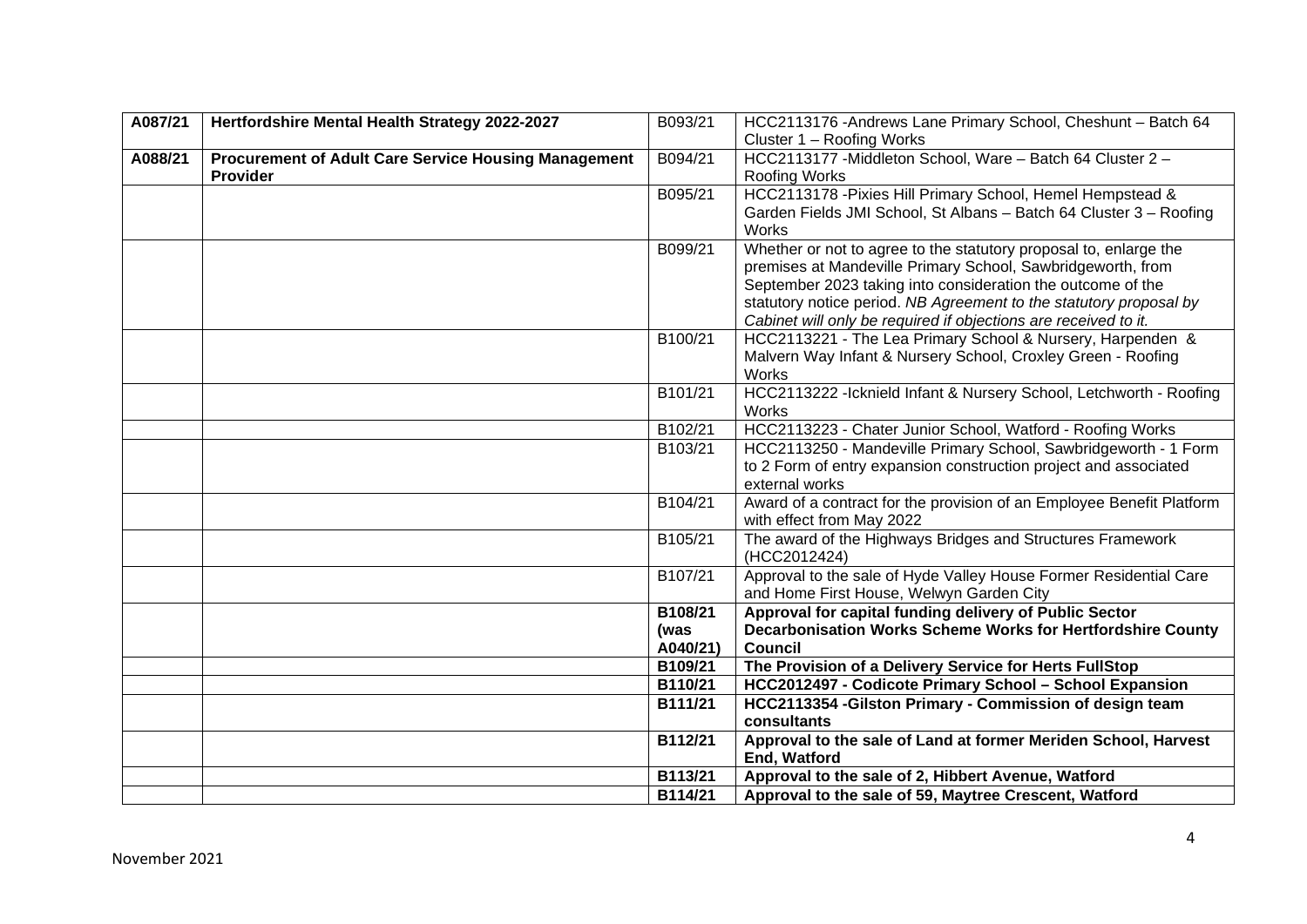| B115/21        | Approval to the sale of 103, Sussex Road, Watford                                                                                                                                                            |
|----------------|--------------------------------------------------------------------------------------------------------------------------------------------------------------------------------------------------------------|
| B116/21        | Approval to the sale of 34, Granville Road, Watford                                                                                                                                                          |
| <b>B117/21</b> | To negotiate an extension of the existing contract between<br>Hertfordshire County Council and Herts for Learning for the<br>provision of HfL services and support to Hertfordshire County<br><b>Council</b> |
| B118/21        | To award of contract for the provision a Hertfordshire Sexual<br><b>Health Service</b>                                                                                                                       |

**\*\*** The address from which, subject to any prohibition or restriction on their disclosure, copies of, or extracts from, any document listed is available from County Hall, Pegs Lane, Hertford. SG13 8DE. Other documents relevant to these matters may be submitted to the decision maker. To request details of such documents (if any) as they become available, contact Deborah Jeffery, Assistant Manager, Democratic Services by email [\(Deborah.jeffery@hertfordshire.gov.uk\)](mailto:Deborah.jeffery@hertfordshire.gov.uk) or phone (01992 555563)

\*\*\* In accordance with Regulation 10(1) of The Local Authorities (Executive Arrangements) (Meetings and Access to Information) (England) Regulations 2012 (the '2012 Regulations') these items of business will be considered by Cabinet at its meeting 13 May 2019. Notices issued, as required by the 2012 Regulations, can be viewed at <https://democracy.hertfordshire.gov.uk/mgCalendarMonthView.aspx?GL=1&bcr=1>

ᵻᵻ Documents to be considered by the Cabinet are published on the Councils website at <https://democracy.hertfordshire.gov.uk/mgCalendarMonthView.aspx?GL=1&bcr=1>

‡‡ Grounds for exemption are: -

- (a) where the decision is a decision taken under the Special Urgency provisions in Annex 4 of the Constitution
- (b) where the Chief Executive certifies that implementation of the decision is critical for service delivery
- (c) where the Chief Legal Officer certifies that the Council would be likely to suffer legal prejudice from a delay in implementation of the decision resulting from the decision being Called-In
- (d) where the Director of Resources certifies that the Council would be likely to suffer financial prejudice from a delay in implementation of the decision resulting from the decision being Called-In
- (e) where the Chief Legal Officer certifies that a delay in implementation of the decision resulting from the decision being Called-In would result in the decision being incapable of implementation or meaningful implementation
- (f) where the decision results from consideration of a recommendation or report from the OSC or any sub-committee or Topic Group of the OSC
- (g) where the decision results from a reference back decision by Overview and Scrutiny Committee; or
- (h) where the decision is a recommendation to Full Council;
- (i) where the Call-In period has expired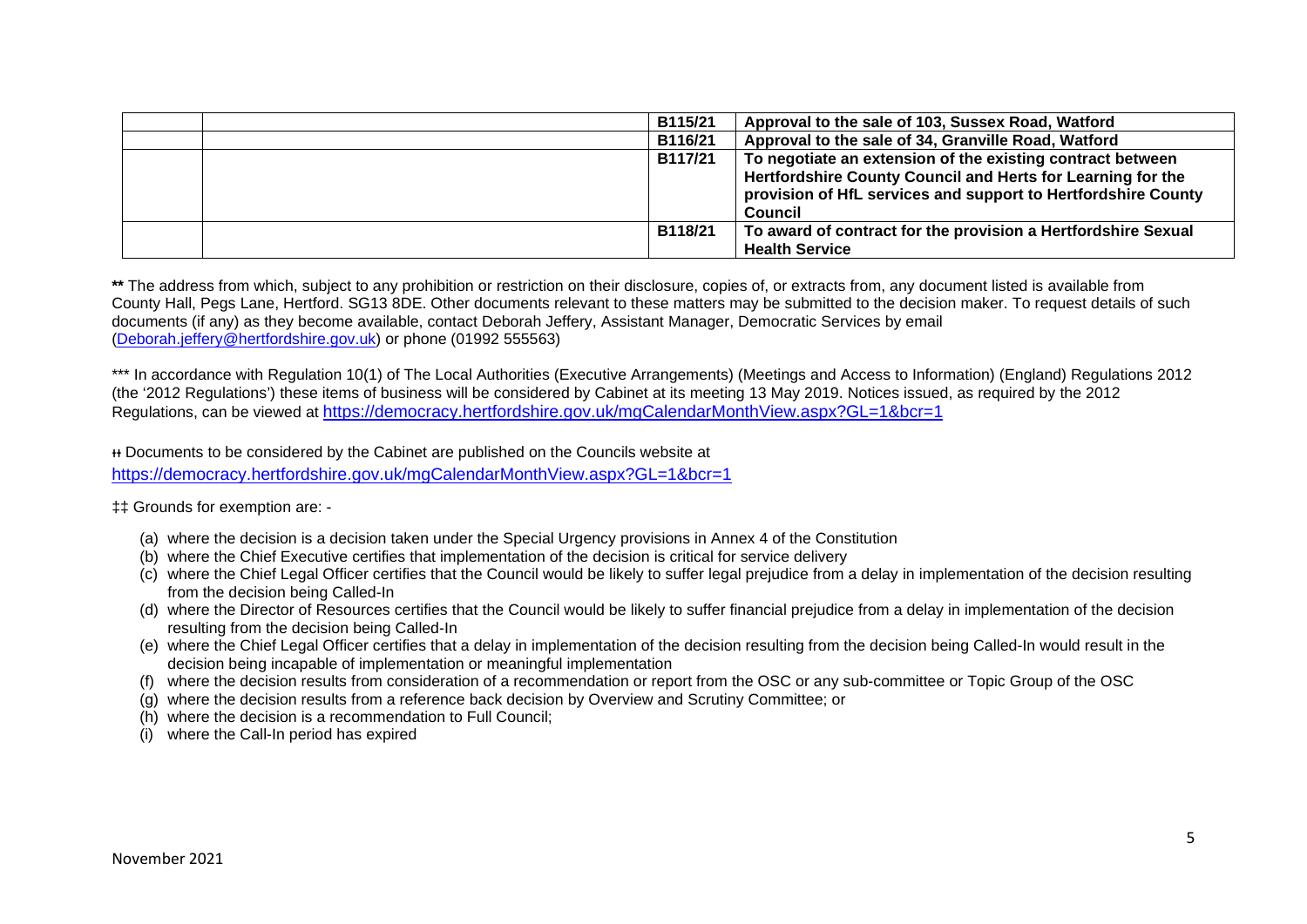## **PART A: DECISIONS BY CABINET NOTE:** NEW ITEMS AND AMENDMENTS ARE SHOWN IN BOLD

| Ref No. | <b>Matter for decision</b>                                                                                     | <b>Date</b><br>decision to<br>be made | <b>Cabinet Panels</b><br>to be consulted       | <b>Officer contact for</b><br>this matter | Documents to be<br>considered**ff                                                                                                                                                                  | <b>Exempt from</b><br>the Council's<br><b>Call-in</b><br>procedures<br>‡‡ Yes/No |
|---------|----------------------------------------------------------------------------------------------------------------|---------------------------------------|------------------------------------------------|-------------------------------------------|----------------------------------------------------------------------------------------------------------------------------------------------------------------------------------------------------|----------------------------------------------------------------------------------|
| A041/21 | To approve the SEND<br>Strategy 2022 - 2025                                                                    | 15/11/2021                            | Children, Young<br>People &<br>Families        | Jo Fisher<br>01992 588604                 | Report of the Director of<br><b>Children's Services</b>                                                                                                                                            | <b>No</b>                                                                        |
| A058/21 | Adoption of Adult Care<br>Service Plan 2021 to<br>2025                                                         | 15/11/2021                            | Adult Care,<br>Health &<br>Wellbeing           | Fiona Day<br>01438 843527                 | Report of the Director of Adult<br><b>Care Services</b>                                                                                                                                            | <b>No</b>                                                                        |
| A064/21 | Whether to start<br>development of a new<br><b>Local Transport Plan</b>                                        | 15/11/2021                            | Highways &<br>Transport                        | <b>Trevor Mason</b><br>01992 556117       | Report of the Director of<br>Environment & Infrastructure                                                                                                                                          | <b>No</b>                                                                        |
| A065/21 | Plan for Children and<br>Young People 2021-<br>2026                                                            | 15/11/2021                            | Children, Young<br>People &<br>Families        | Hannah Bolger<br>01992 555879             | Report of the Director of<br><b>Children's Services</b>                                                                                                                                            | N <sub>0</sub>                                                                   |
| A042/21 | Recommissioning of<br>Overnight Short<br>Breaks for CYP with<br>SEND and/or Complex<br>Health Needs.           | 13/12/2021                            | Children, Young<br>People &<br><b>Families</b> | Julie Reddish<br>01438 845433             | Report of the Director of<br><b>Children's Services</b>                                                                                                                                            | No                                                                               |
| A055/21 | Q2 Finance Budget<br>Monitor                                                                                   | 13/12/2021                            | Resources &<br>Performance                     | <b>Scott Walker</b><br>01992 555273       | Report of the Director of<br><b>Resources</b>                                                                                                                                                      | <b>No</b>                                                                        |
| A060/21 | Recommendation to<br>change a decision<br>within the Next<br><b>Generation Outline</b><br><b>Business Case</b> | 13/12/2021                            | Resources &<br>Performance                     | Anna Morrison<br>01992 588282             | Report of the Director of<br>Resources<br>Part 1 and Part II Report due to:<br>Information relating to the<br>financial or business affairs of<br>any particular person (including<br>the Council) | <b>No</b>                                                                        |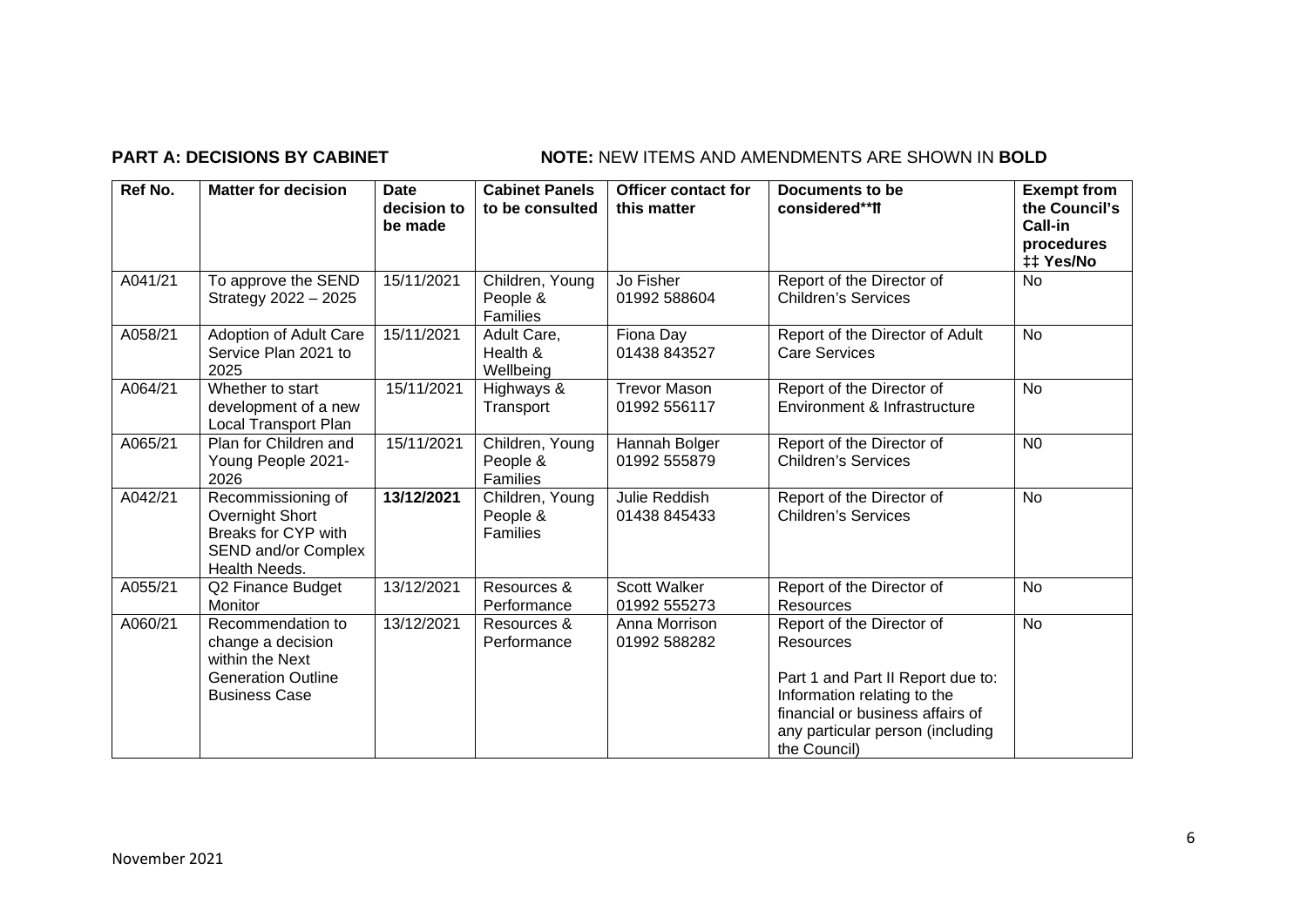| A061/21 | Minerals and Waste<br>Local Plan - Local<br>Development Scheme                                                                                                                                                                                                                                                                                                                      | Cabinet<br>13/12/21<br>County<br>Council<br>14/12/2021 | The<br>Environment                                                 | Jon Tiley<br>01992556292                                                           | Report of the Director of<br><b>Environment and Infrastructure</b>                                                                                                                                                    | Yes       |
|---------|-------------------------------------------------------------------------------------------------------------------------------------------------------------------------------------------------------------------------------------------------------------------------------------------------------------------------------------------------------------------------------------|--------------------------------------------------------|--------------------------------------------------------------------|------------------------------------------------------------------------------------|-----------------------------------------------------------------------------------------------------------------------------------------------------------------------------------------------------------------------|-----------|
| A066/21 | Whether or not to<br>agree to the statutory<br>proposal to, enlarge<br>the premises at<br><b>Mandeville Primary</b><br>School,<br>Sawbridgeworth, from<br>September 2023<br>taking into<br>consideration the<br>outcome of the<br>statutory notice period.<br>NB Agreement to the<br>statutory proposal by<br>Cabinet will only be<br>required if objections<br>are received to it. | 13/12/2021                                             | Education,<br>Libraries & Life<br>Long Learning                    | Kate Leahy<br>01992 555864                                                         | Report of the Director of<br><b>Children's Services</b><br>Part I and Part II Report - due<br>to: Information relating to the<br>financial or business affairs of<br>any particular person (including<br>the Council) | <b>No</b> |
| A071/21 | Whether to publish a<br>statutory notice on<br>the proposal to close<br>the residential<br>provision at Falconer<br>School, Bushey, a<br>community special<br>school, from<br>September 2022                                                                                                                                                                                        | 13/12/2021                                             | <b>Education</b><br><b>Libraries &amp;</b><br>Lifelong<br>Learning | <b>Samantha Young</b><br>01992 555754                                              | <b>Report of the Director of</b><br><b>Children's Services</b>                                                                                                                                                        | <b>No</b> |
| A072/21 | Whether or not to<br>agree to the proposal<br>to consolidate the<br><b>North Herts</b><br><b>Education Support</b><br><b>Centre (NH ESC)</b><br>onto one site in                                                                                                                                                                                                                    | 13/12/2021                                             | <b>Education</b><br><b>Libraries &amp;</b><br>Lifelong<br>Learning | <b>Samantha Young</b><br>01992 555754 or<br><b>Richard Woodard</b><br>01992 588556 | <b>Report of the Director of</b><br><b>Children's Services</b>                                                                                                                                                        | <b>No</b> |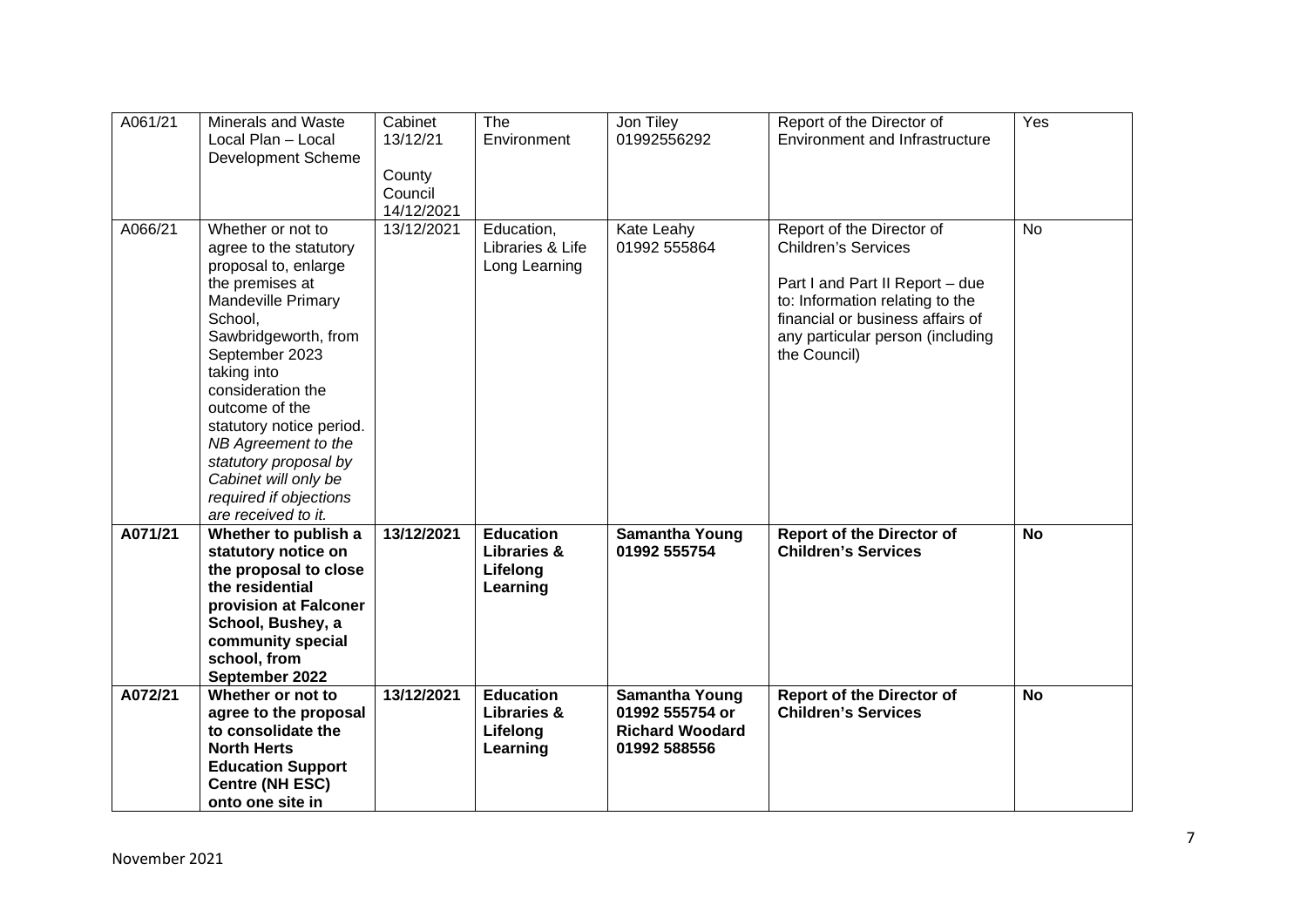|         | Letchworth from<br>Spring 2024 and<br>whether to approve<br>the associated<br>capital costs, after<br>taking into<br>consideration the<br>outcome of the non-<br>statutory 5 week<br>public consultation<br>that closed on 2<br>November 2021. |            |                                                                    |                                |                                                                |           |
|---------|------------------------------------------------------------------------------------------------------------------------------------------------------------------------------------------------------------------------------------------------|------------|--------------------------------------------------------------------|--------------------------------|----------------------------------------------------------------|-----------|
| A073/21 | Whether or not to<br>authorise the<br>publication of a<br>statutory notice on<br>the proposal to close<br><b>Hexton JMI School</b><br>on 31 August 2022                                                                                        | 13/12/2021 | <b>Education</b><br>Libraries &<br>Lifelong<br>Learning            | <b>Kate Ma</b><br>01992 556669 | <b>Report of the Director of</b><br><b>Children's Services</b> | <b>No</b> |
| A074/21 | Whether or not to<br>authorise the<br>publication of a<br>statutory notice on<br>the proposal to close<br><b>Wareside C of E</b><br><b>Primary School on</b><br>31 August 2022                                                                 | 13/12/2021 | <b>Education</b><br><b>Libraries &amp;</b><br>Lifelong<br>Learning | <b>Kate Ma</b><br>01992 556669 | <b>Report of the Director of</b><br><b>Children's Services</b> | <b>No</b> |
| A044/21 | To inform on the<br>proposed pattern of<br>provision and seek<br>agreement to consult<br>on Specialist<br>Resource Provision in<br>mainstream schools<br>(Phase 2 – Primary)                                                                   | 17/01/2022 | Education,<br>Libraries & Life<br>Long Learning                    | Pauline Davis<br>01992 555865  | Report of the Director of<br>Children's Services               | <b>No</b> |
| A059/21 | Domestic Abuse<br>Strategy                                                                                                                                                                                                                     | 17/01/2022 | Adult Care,<br>Health &<br>Wellbeing                               | Helen Gledhill 01438<br>843617 | Report of the Director of Adult<br><b>Care Services</b>        | <b>No</b> |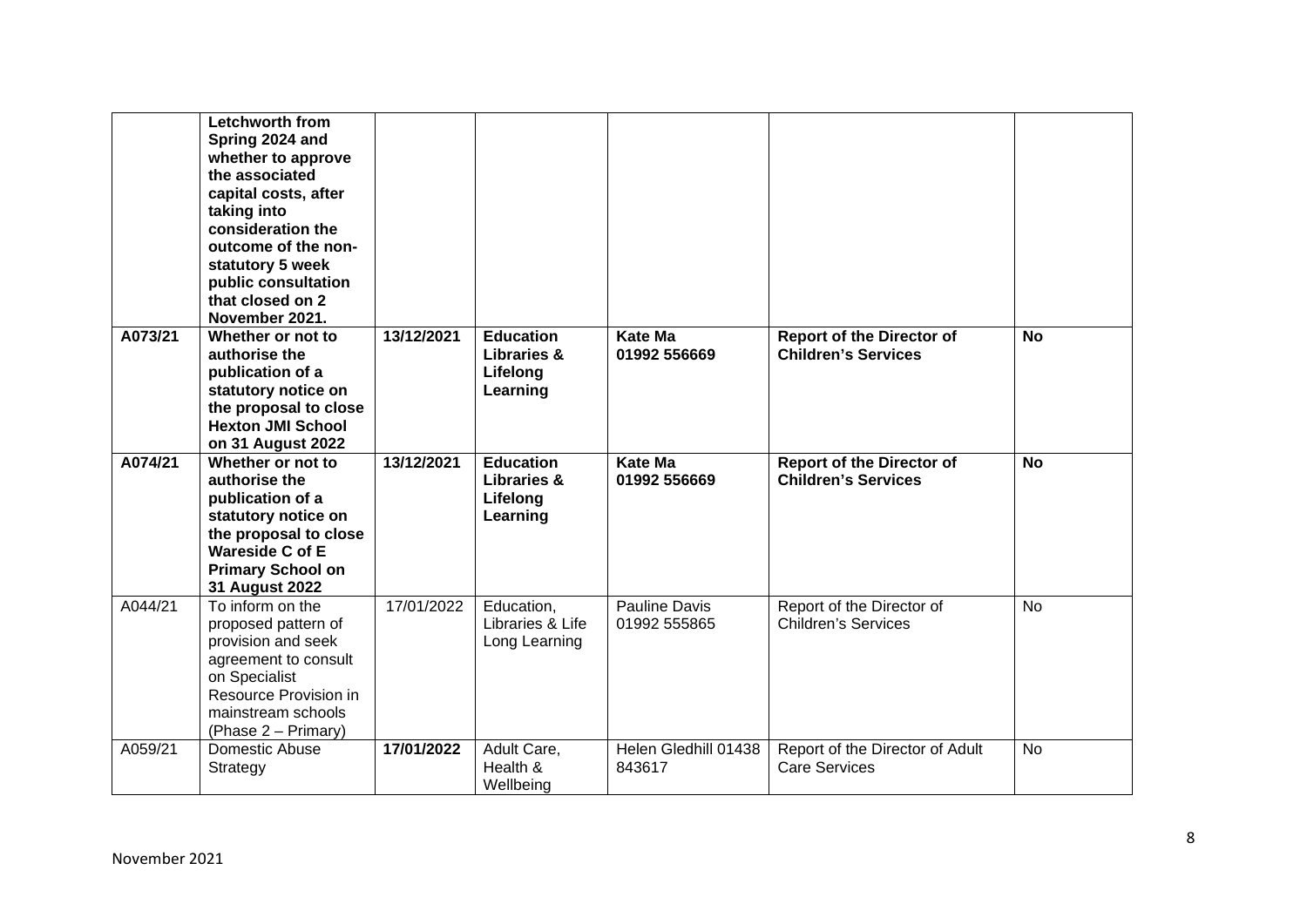| A075/21 | <b>Draft Integrated Plan</b><br>2022/2023-<br>2025/2026                                                                    | 17/01/2022 | <b>Resources &amp;</b><br>Performance                                            | <b>Scott Walker</b><br>01992 555273 | <b>Report of the Director of</b><br><b>Resources</b>                                                                                                                                                         | Yes       |
|---------|----------------------------------------------------------------------------------------------------------------------------|------------|----------------------------------------------------------------------------------|-------------------------------------|--------------------------------------------------------------------------------------------------------------------------------------------------------------------------------------------------------------|-----------|
| A015/21 | Consider the future of<br>Land North of Roysia<br>School, Royston                                                          | 21/02/2022 | Resources and<br>Performance                                                     | James Young<br>01992 556551         | Report of the Director of<br>Resources<br>Part I and Part II Report - due to<br>'Information relating to the<br>financial or business affairs of<br>any particular person (including<br>the Council)'        | <b>No</b> |
| A018/21 | Consider the future of<br>Land at 2B Star Street<br>in connection with the<br>existing library at 87<br>High Street, Ware. | 21/02/2022 | Resources and<br>Performance<br>Education<br>Libraries &<br>Lifelong<br>Learning | Roger Arbon<br>01992 588052         | Report of the Director of<br><b>Resources</b><br>Part I and Part II Report - due to<br>'Information relating to the<br>financial or business affairs of<br>any particular person (including<br>the Council)' | <b>No</b> |
| A032/21 | Future of Buntingford<br><b>Recycling Centre</b>                                                                           | 21/02/2022 | The<br>Environment                                                               | Matt King<br>01992 556207           | Report of the Director of<br>Environment & Infrastructure                                                                                                                                                    | <b>No</b> |
| A068/21 | Q3 Finance Budget<br>Monitor                                                                                               | 21/02/2022 | Resources &<br>Performance                                                       | Scott Walker<br>01992 555273        | Report of the Director of<br><b>Resources</b>                                                                                                                                                                | <b>No</b> |
| A069/21 | Highway Infrastructure<br>Asset Management<br>Plan: Asset<br>Performance Report<br>2020/21                                 | 21/02/2022 | Highways &<br>Transport                                                          | Chris Allen-Smith<br>01992 658167   | Report of the Director of<br>Environment & Infrastructure                                                                                                                                                    | <b>No</b> |
| A070/21 | Approval for the<br>purchase of 31 acres<br>at Long Lane,<br>Rickmansworth for<br>educational use.                         | 21/02/2022 | Resources &<br>Performance                                                       | <b>Thomas Nulty</b><br>01992 555381 | Report of the Director of<br>Resources                                                                                                                                                                       | <b>No</b> |
| A076/21 | Delivery strategy for<br>a new Garden Village<br>in Cheshunt                                                               | 21/02/2021 | <b>Resources &amp;</b><br>Performance                                            | <b>Mike Evans</b><br>01992 555634   | <b>Report of the Director of</b><br><b>Resources</b><br>Part I and Part II Report - due<br>to 'Information relating to the                                                                                   | <b>No</b> |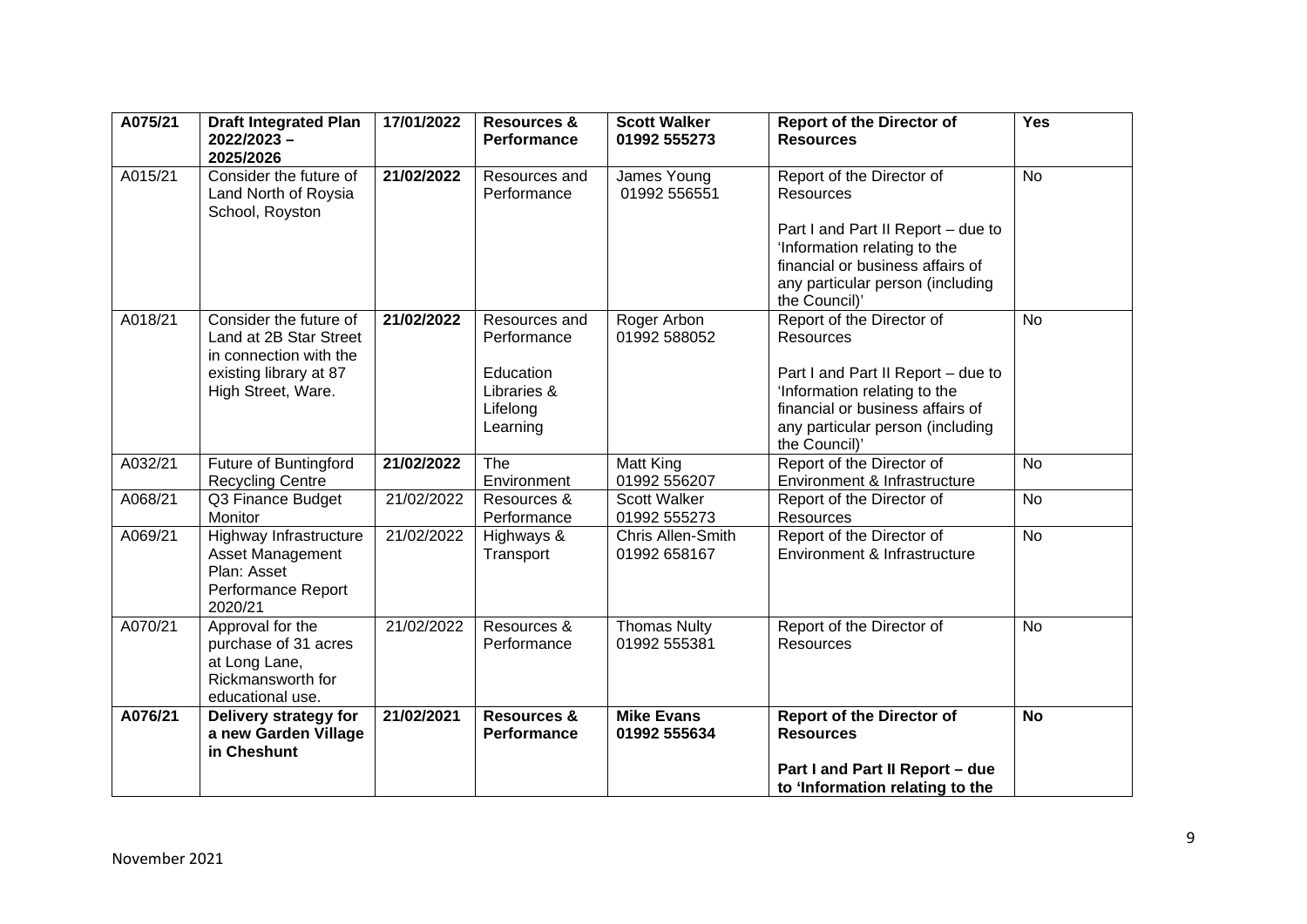|         |                                                                                                                       |                                                                        |                                                                                          |                                                                                   | financial or business affairs of<br>any particular person<br>(including the Council)'                                                                                                                               |            |
|---------|-----------------------------------------------------------------------------------------------------------------------|------------------------------------------------------------------------|------------------------------------------------------------------------------------------|-----------------------------------------------------------------------------------|---------------------------------------------------------------------------------------------------------------------------------------------------------------------------------------------------------------------|------------|
| A077/21 | <b>Land remediation</b><br>and property<br>development<br>strategy for<br>Chequersfield,<br><b>Welwyn Garden City</b> | 21/02/2022                                                             | <b>Resources &amp;</b><br>Performance                                                    | <b>Mike Evans</b><br>01992 555634                                                 | <b>Report of the Director of</b><br><b>Resources</b><br>Part I and Part II Report - due<br>to 'Information relating to the<br>financial or business affairs of<br>any particular person<br>(including the Council)' | <b>No</b>  |
| A078/21 | <b>Corporate Complaint</b><br><b>Policy - Approval</b>                                                                | 21/02/2022                                                             | <b>Resources &amp;</b><br>Performance                                                    | <b>Quentin Baker</b><br>07976611271                                               | <b>Report of the Director of</b><br><b>Resources</b>                                                                                                                                                                | <b>No</b>  |
| A079/21 | <b>Public Engagement</b><br>& Consultation on<br>the Integrated Plan<br>Proposal                                      | 21/02/2022<br>County<br><b>Council</b><br>22/02/2022                   | Resources &<br><b>Performance</b>                                                        | Alex James<br>01992 588259                                                        | <b>Report of the Director of</b><br><b>Resources</b>                                                                                                                                                                | <b>Yes</b> |
| A080/21 | <b>Integrated Plan</b><br>2022/2023-<br>2025/2026                                                                     | <b>Cabinet</b><br>21/02/2022<br>County<br><b>Council</b><br>22/02/2022 | <b>All Cabinet</b><br><b>Panels</b><br>Overview &<br><b>Scrutiny</b><br><b>Committee</b> | <b>Scott Walker</b><br>01992 555273                                               | <b>Report of the Director of</b><br><b>Resources</b>                                                                                                                                                                | <b>Yes</b> |
| A081/21 | <b>Overview &amp; Scrutiny</b><br><b>Committee Report on</b><br>the Integrated Plan<br><b>Proposals</b>               | <b>Cabinet</b><br>21/02/2022<br>County<br><b>Council</b><br>22/02/2022 | <b>Resources and</b><br><b>Performance</b><br><b>Cabinet Panel</b>                       | <b>Natalie Rotherham</b><br>01992 588485<br><b>Fiona Corcoran</b><br>01992 588165 | <b>Report of the Overview and</b><br><b>Scrutiny Committee</b>                                                                                                                                                      | <b>Yes</b> |
| A082/21 | <b>Service Cabinet</b><br><b>Panels Comments on</b><br>the Integrated Plan<br><b>Proposals</b>                        | <b>Cabinet</b><br>21/02/2022<br>County<br><b>Council</b><br>22/02/2022 | <b>Resources and</b><br><b>Performance</b><br><b>Cabinet Panel</b>                       | Deborah Jeffery<br>01992 555563                                                   | <b>Report of the Director of</b><br><b>Resources</b>                                                                                                                                                                | <b>Yes</b> |
| A083/21 | <b>Minerals and Waste</b><br><b>Local Plan:</b>                                                                       | <b>Cabinet</b><br>21/02/2022                                           | <b>The</b><br><b>Environment</b>                                                         | <b>Christopher Stanek</b><br>01992 658398                                         | <b>Report of the Director of</b><br><b>Environment &amp; Infrastructure</b>                                                                                                                                         | <b>Yes</b> |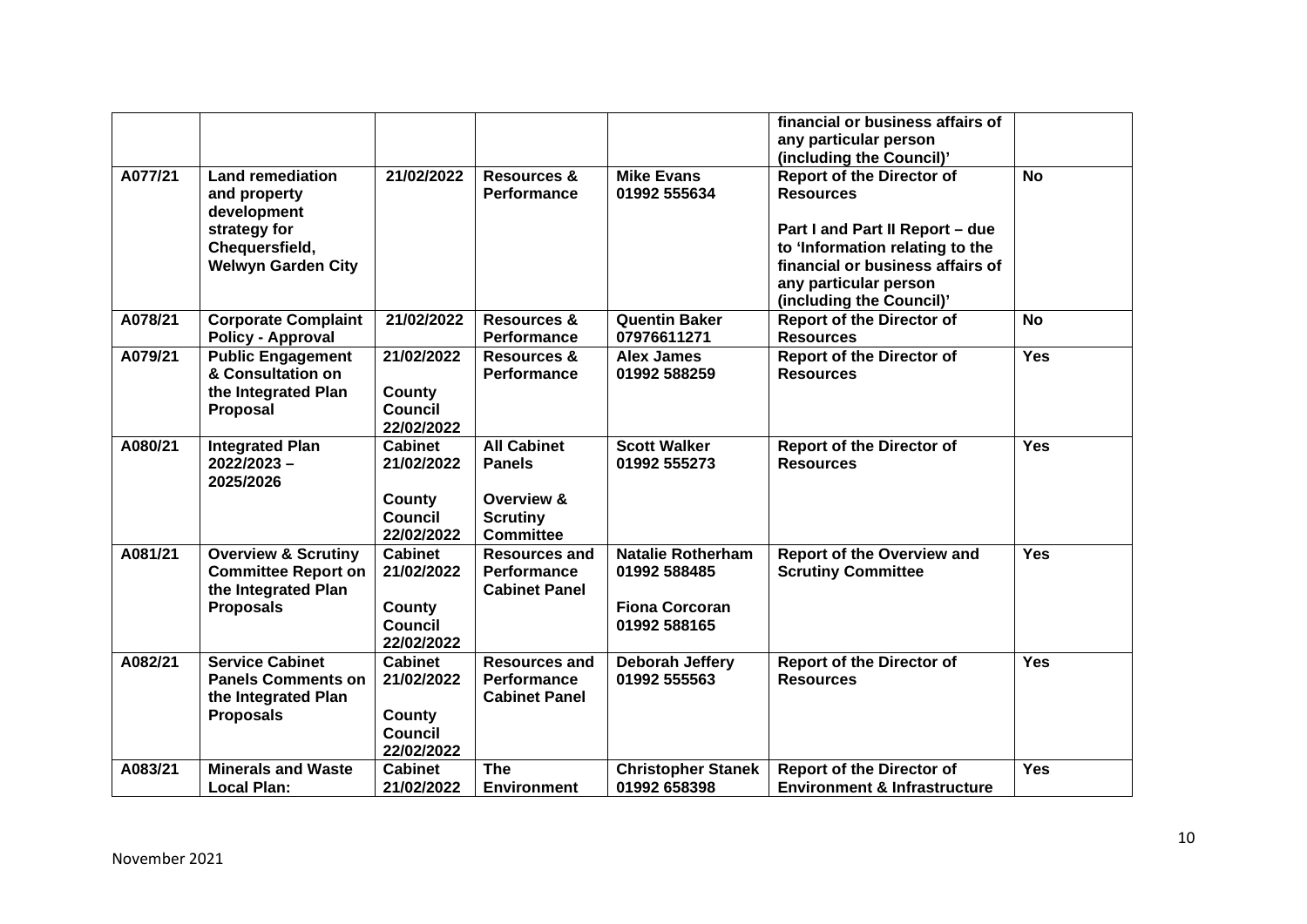|         | <b>Sustainability</b><br><b>Appraisal Scoping</b><br><b>Report and Waste</b><br><b>Facilities Design</b><br>Guide | County<br><b>Council</b><br>22/02/2022 |                                                                                      |                                        |                                                                                                       |           |
|---------|-------------------------------------------------------------------------------------------------------------------|----------------------------------------|--------------------------------------------------------------------------------------|----------------------------------------|-------------------------------------------------------------------------------------------------------|-----------|
| A084/21 | <b>Family Hubs</b><br><b>Strategy</b>                                                                             | 21/02/2022                             | Children,<br><b>Young People</b><br>& Families                                       | <b>Melanie Knowles</b><br>01992 555874 | <b>Report of the Director of</b><br><b>Children's Services</b>                                        | <b>No</b> |
| A085/21 | <b>Adult Disability</b><br><b>Service</b><br>Accommodation<br><b>Strategy</b>                                     | 21/02/2021                             | <b>Adult Care,</b><br>Health &<br>Wellbeing<br><b>Resources &amp;</b><br>Performance | <b>Alison Spalding</b><br>01992 588208 | <b>Report of the Director of Adult</b><br><b>Care Services</b>                                        | <b>No</b> |
| A067/21 | Adoption of the<br><b>Hertfordshire County</b><br>Council's Tree and<br><b>Woodland Strategy</b>                  | 21/03/2022                             | The<br>Environment                                                                   | <b>Tony Bradford</b><br>01992 556028   | Report of the Director of<br>Environment & Infrastructure                                             | <b>No</b> |
| A086/21 | <b>Highways Drainage</b><br><b>Strategy</b>                                                                       | 21/03/2022                             | <b>Highways &amp;</b><br><b>Transport</b>                                            | <b>Richard Hennis</b><br>01992 658255  | <b>Report of the Director of</b><br><b>Environment &amp; Infrastructure</b>                           | <b>No</b> |
| A087/21 | <b>Hertfordshire Mental</b><br><b>Health Strategy 2022-</b><br>2027                                               | 21/03/2022                             | <b>Adult Care,</b><br>Health &<br>Wellbeing                                          | James Salmon<br>01438 844152           | <b>Report of the Director of Adult</b><br><b>Care Services</b>                                        | <b>No</b> |
| A088/21 | <b>Procurement of</b><br><b>Adult Care Service</b><br><b>Housing</b><br><b>Management</b><br><b>Provider</b>      | 21/03/2022                             | Resources &<br><b>Performance</b><br><b>Adult Care,</b><br>Health &<br>Wellbeing     | <b>Michael Wright</b><br>01992 556047  | Joint Report of the Director of<br><b>Resources and the Director of</b><br><b>Adult Care Services</b> | <b>No</b> |

**Membership of Cabinet** 

Stella Nash Adult Care, Health & Wellbeing **Richard Roberts** Leader of The Council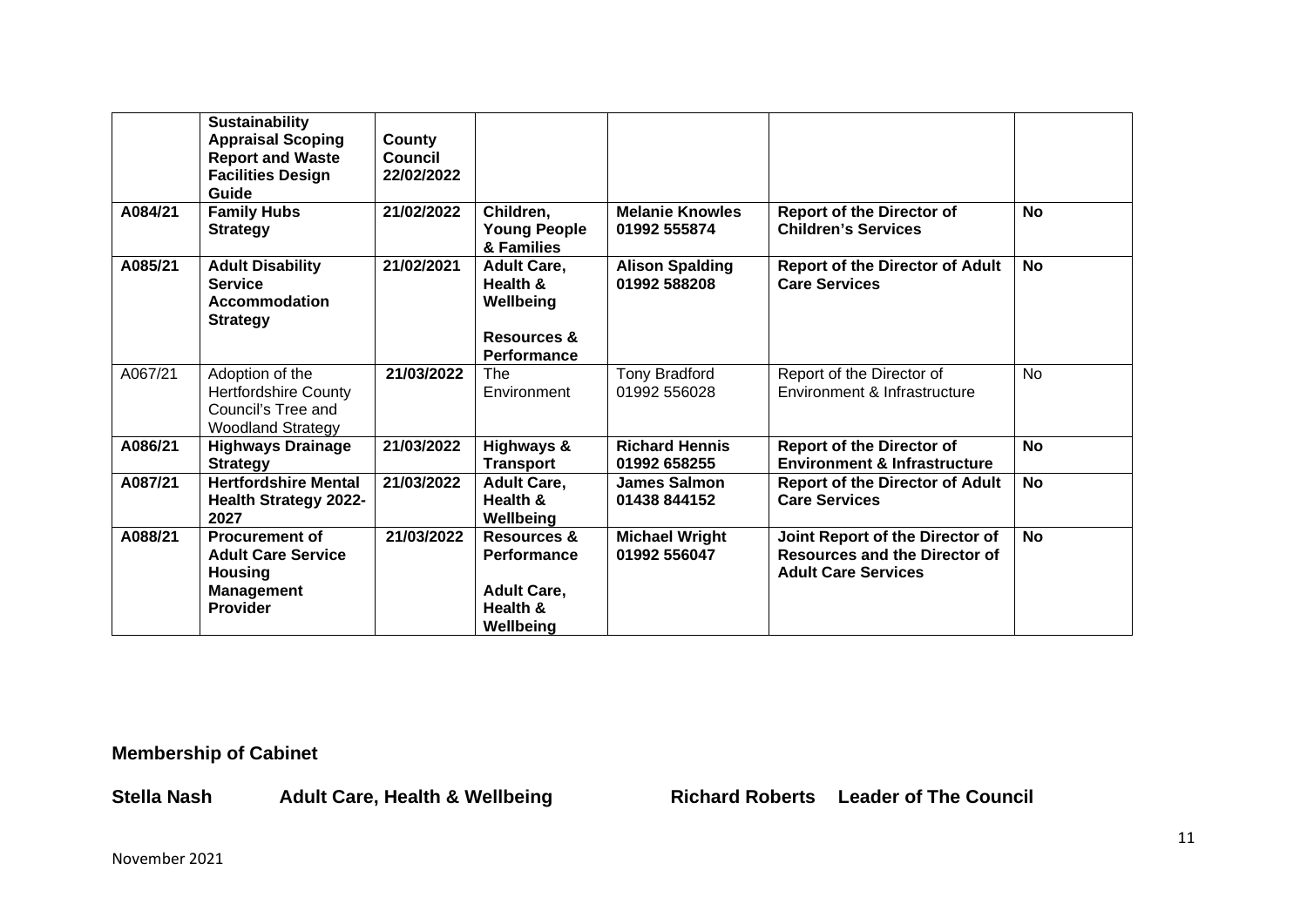| <b>Teresa Heritage</b> | <b>Children, Young People &amp; Families</b>         | <b>Morris Bright</b>   | <b>Public Health &amp; Community Safety</b> |
|------------------------|------------------------------------------------------|------------------------|---------------------------------------------|
| <b>Terry Douris</b>    | <b>Education, Libraries &amp; Life Long Learning</b> | <b>Bob Deering</b>     | <b>Resources &amp; Performance</b>          |
| <b>Stephen Boulton</b> | <b>Growth, Infrastructure &amp; Planning</b>         | <b>Eric Buckmaster</b> | <b>The Environment</b>                      |
| <b>Phil Bibby</b>      | <b>Highways &amp; Transport</b>                      |                        |                                             |

\*\*\* In accordance with Regulation 10(1) of The Local Authorities (Executive Arrangements) (Meetings and Access to Information) (England) Regulations 2012 (the '2012 Regulations') this item of business will be considered by Cabinet at its meeting 12 July 2021. Notices issued, as required by the 2012 Regulations, can be viewed at [Decisions | Hertfordshire County Council](https://www.hertfordshire.gov.uk/About-the-council/freedom-of-information-and-council-data/Open-Data-Statistics-about-Hertfordshire/How-we-make-decisions/Decisions/Decisions.aspx#keydecisions)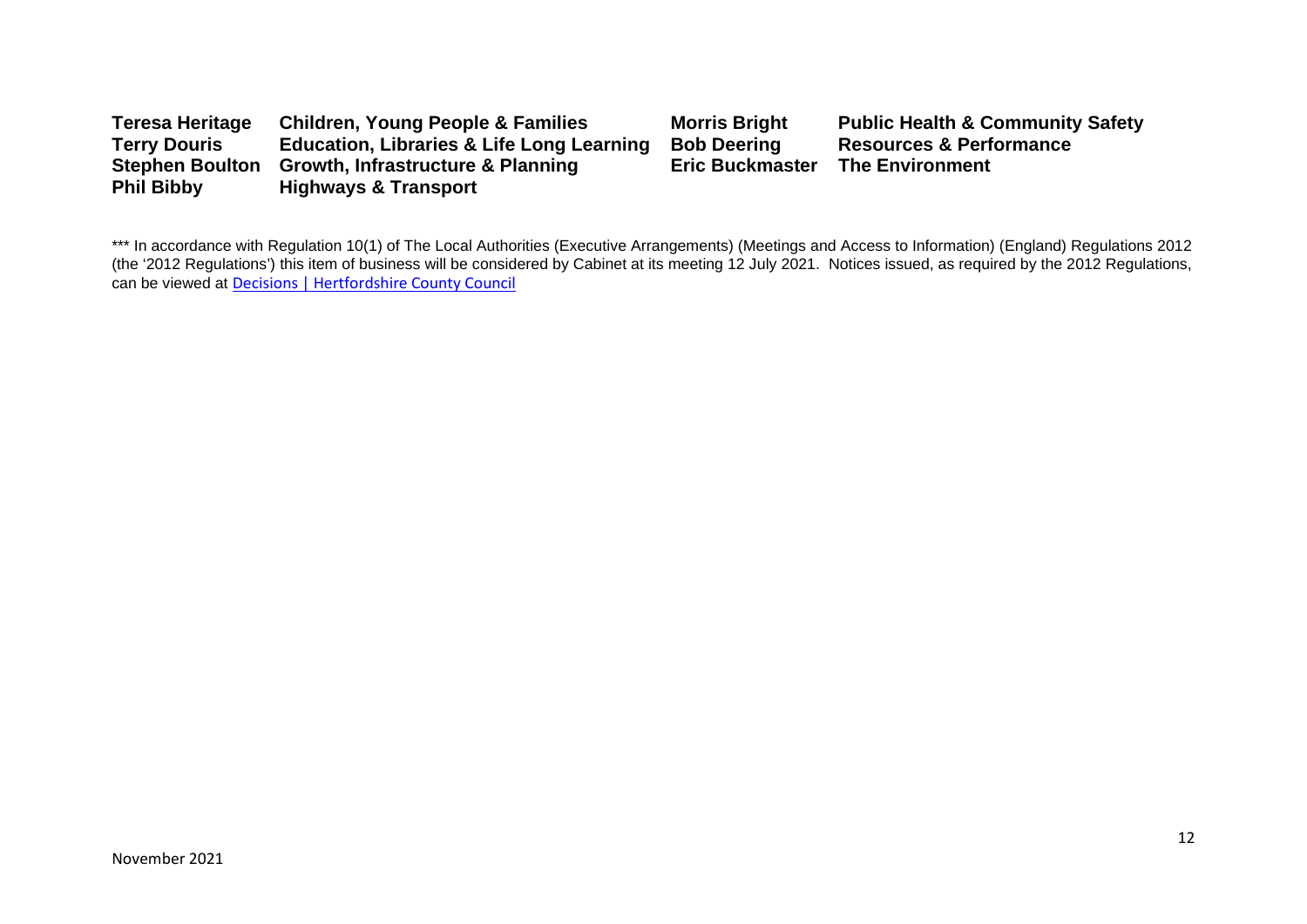## **PART B: DECISIONS BY CHIEF OFFICERS** NOTE: NEW ITEMS AND AMENDMENTS ARE SHOWN IN BOLD

| <b>Ref No</b> | <b>Issue for Decision</b>                                                                                            | <b>Name and Title</b><br>of Decision<br><b>Maker</b>       | Date, or<br>period<br>within<br>which,<br>decision to<br>be made | <b>Cabinet</b><br>Panels to be<br>consulted | <b>Officer contact for</b><br>this matter | Documents to<br>be considered <sup>1</sup> | <b>Exempt</b><br>from the<br>Council's<br>Call-In<br><b>Procedures</b><br>Yes / No |
|---------------|----------------------------------------------------------------------------------------------------------------------|------------------------------------------------------------|------------------------------------------------------------------|---------------------------------------------|-------------------------------------------|--------------------------------------------|------------------------------------------------------------------------------------|
| B001/21       | <b>Traffic Regulation</b><br>Orders - various (see<br>attached Schedule<br>Appendix 1)                               | Mark Kemp<br>Director<br>Environment and<br>Infrastructure | During the<br>period of this<br>Forward Plan                     |                                             | Mark Kemp<br>01992 555206                 | Reports from<br><b>Lead Officers</b>       | <b>No</b>                                                                          |
| B003/21       | Approval to the sale of<br>part of the Land at<br>Onslow St Audrey's<br>School, Hatfield                             | Scott Crudgington<br>Director of<br>Resources              | November<br>2021 (was<br>September<br>2021)                      |                                             | Sharon Roskilly<br>01992 555988           | See note 4 below                           | <b>No</b>                                                                          |
| B006/21       | Approval to the terms<br>of sale for Former<br><b>Highway Maintenance</b><br>Depot, Station Road,<br>Watton at Stone | Scott Crudgington<br>Director of<br>Resources              | November<br>2021 (was<br>September<br>2021)                      |                                             | <b>Andrew Edwards</b><br>01992 556007     | See Note 4 below                           | <b>No</b>                                                                          |
| B007/21       | Approval to the terms<br>of sale for Land at<br>Foxgrove Path, South<br>Oxhey                                        | Scott Crudgington<br>Director of<br>Resources              | <b>November</b><br>2021 (was<br><b>October</b><br>2021)          |                                             | John Doyle<br>01992 556896                | See Note 4 below                           | No                                                                                 |
| B008/21       | Approval to the terms<br>of sale for Former<br>Little Furze JMI<br>School, Gosforth<br>Lane, South Oxhey             | Scott Crudgington<br>Director of<br>Resources              | <b>November</b><br>2021 (was<br><b>October</b><br>2021)          |                                             | John Doyle<br>01992 556896                | See Note 4 below                           | No                                                                                 |

<sup>&</sup>lt;sup>1</sup> The address from which, subject to any prohibition or restriction on their disclosure, copies of, or extracts from, any document listed is available is County Hall, Pegs Lane, Hertford, SG13 8DE. Other documents relevant to these matters may be submitted to the decision maker. To request details of such documents (if any) as they become available contact Deborah Jeffery, Assistant Manager, Democratic Services by email (deborah.jeffery@hertfordshire.gov.uk) or phone (01992 555563).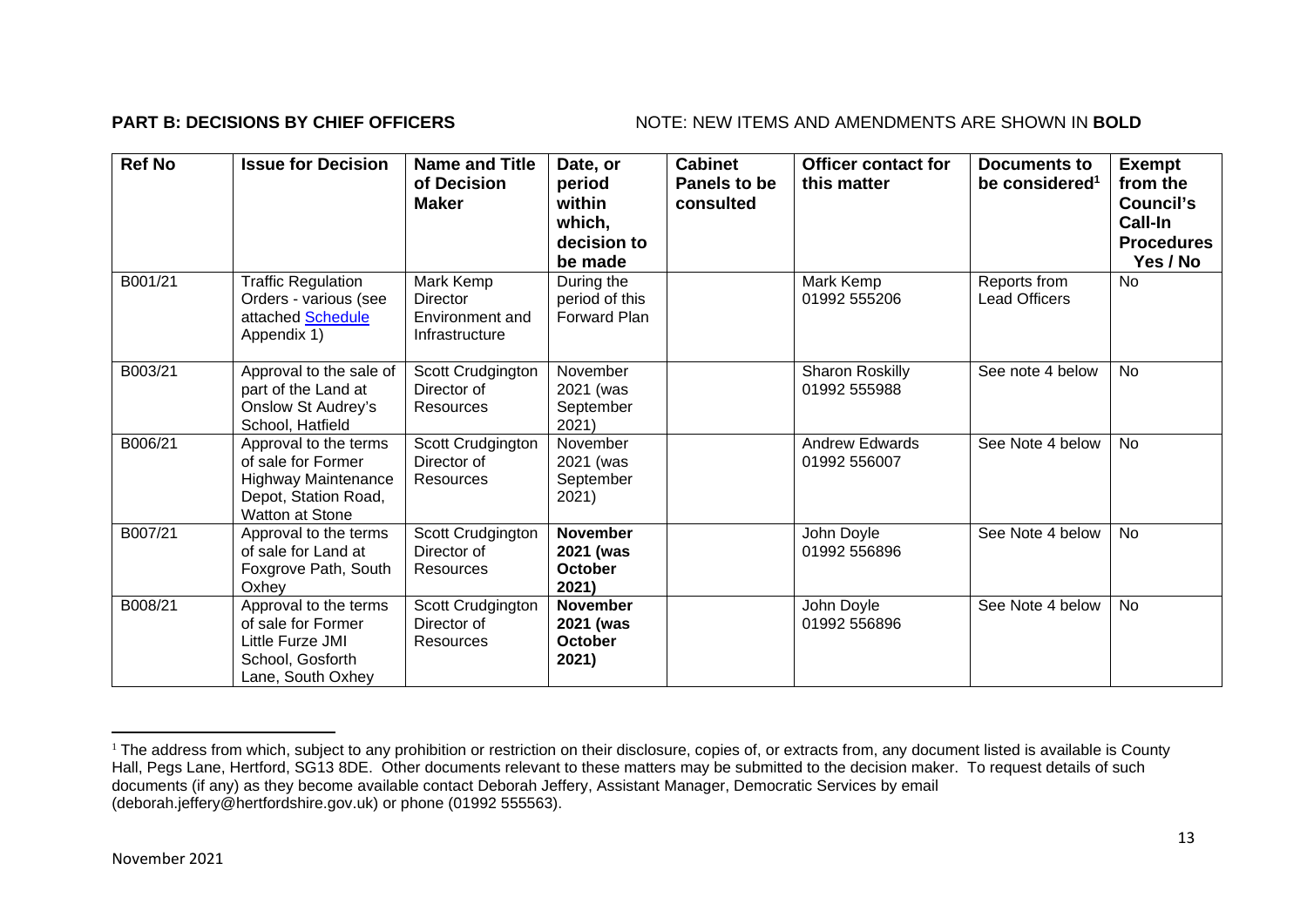| B011/21 | Land and building at<br>Meadowbank,<br>Alexandra Road,<br>Kings Langley -<br>Appropriation to Adult<br><b>Care Services</b>             | Scott Crudgington<br>Director of<br><b>Resources</b>                 | November<br>2021 (was<br>September<br>2021)              | Carolyn Clark<br>01992 555280          | Report           | <b>No</b> |
|---------|-----------------------------------------------------------------------------------------------------------------------------------------|----------------------------------------------------------------------|----------------------------------------------------------|----------------------------------------|------------------|-----------|
| B019/21 | <b>HCC2112728 - Re-Fit</b><br>of Hertfordshire<br><b>County Council</b><br><b>Stevenage Offices</b>                                     | Sass Pledger<br>Asst Director-<br>Property                           | <b>November</b><br>2021 (was<br><b>October</b><br>2021)  | Michael Cunningham<br>01992 556658     | See Note 2 below | <b>No</b> |
| B026/21 | Single Tender Action<br>for Midpoint Intensive<br><b>Enablement Service</b>                                                             | Mark Harvey<br>Operations<br>Director - Adult<br><b>Disabilities</b> | <b>November</b><br>2021 (was<br>October<br>2021)         | James Salmon<br>01438 844152           | Report           | <b>No</b> |
| B030/21 | <b>HCC2112744 - Care</b><br>Provider for new care<br>home development at<br>Little Furze, South<br>Oxhey                                | Sass Pledger<br>Asst Director-<br>Property                           | <b>December</b><br>2021 (was<br><b>November</b><br>2021) | Jackie Aldridge<br>01992 588138        | See Note 2 below | <b>No</b> |
| B037/21 | <b>Approval of Enabling</b><br>Agreement and<br>surrender of lease of<br>land at Onslow St<br>Audrey's School,<br>Hatfield              | Scott Crudgington<br>Director of<br><b>Resources</b>                 | November<br>2021 (was<br>September<br>2021)              | Sharon Roskilly<br>01992 555988        | See Note 2 below | <b>No</b> |
| B038/21 | Approval of the final<br>terms of the 125-year<br>peppercorn lease for<br>the new special<br>school at Woodside,<br>Welwyn Garden City. | Scott Crudgington<br>Director of<br><b>Resources</b>                 | <b>November</b><br>2021 (was<br><b>October</b><br>2021)  | <b>Sharon Roskilly</b><br>01992 555988 | See Note 2 below | <b>No</b> |
| B044/21 | The Supply of<br><b>Catering Disposables</b>                                                                                            | Glenn Facey<br><b>Head of Herts</b><br>FullStop                      | November<br>2021 (was<br>September<br>2021)              | Glenn Facey<br>01707 292364            | See Note 2 below | <b>No</b> |
| B049/21 | Demolition of the<br><b>Former Little Furze</b>                                                                                         | Sass Pledger<br><b>Asst Director</b><br>Property                     | November<br>2021 (was<br>October 2021)                   | Jackie Aldridge<br>01992 588138        | See Note 2 below | <b>No</b> |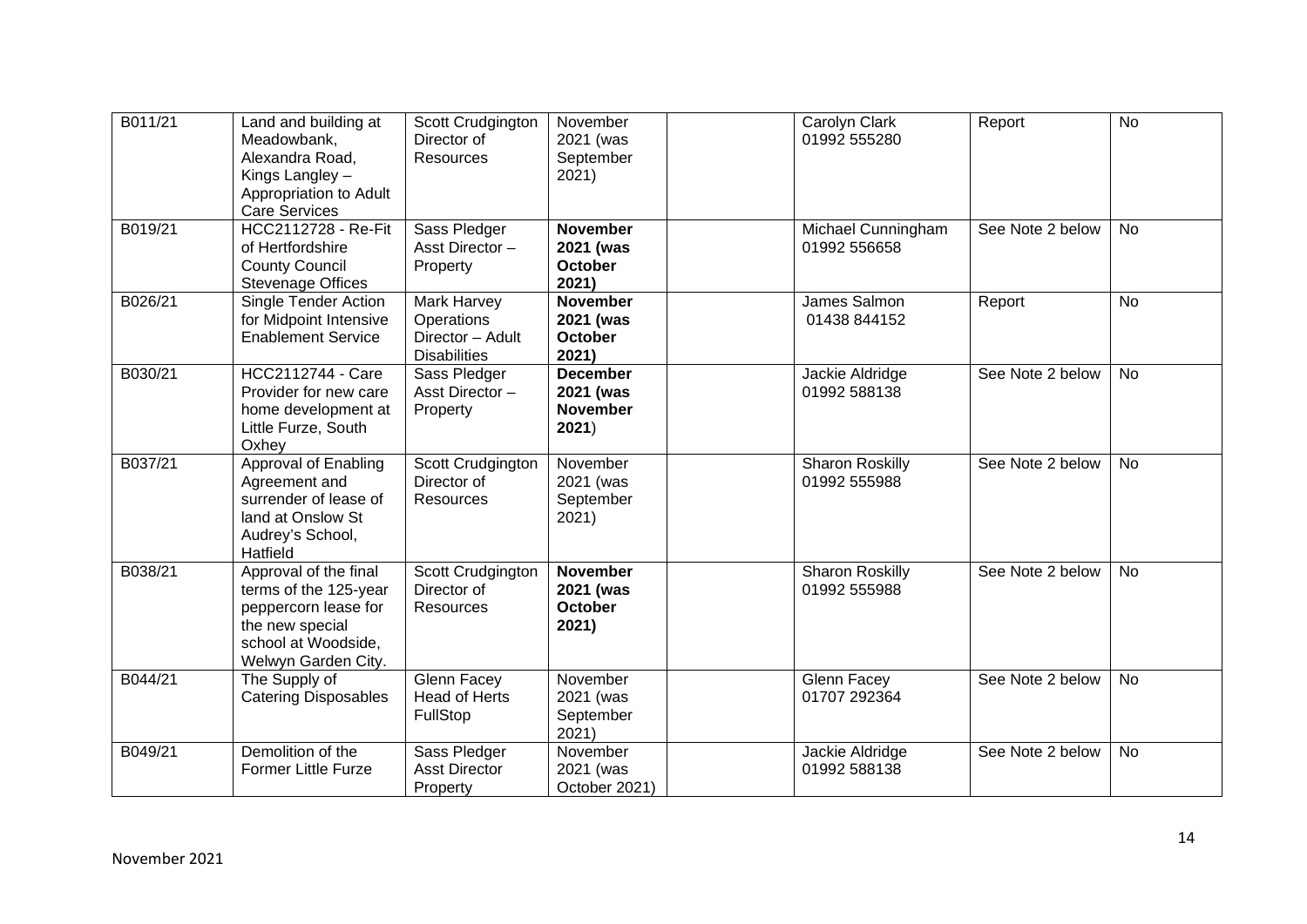|         | Primary School, South<br>Oxhey.                                                                                                                                    |                                                                                  |                                                          |                                    |                  |           |
|---------|--------------------------------------------------------------------------------------------------------------------------------------------------------------------|----------------------------------------------------------------------------------|----------------------------------------------------------|------------------------------------|------------------|-----------|
| B056/21 | <b>Contract Award for</b><br>Midpoint Intensive<br><b>Enablement Service</b>                                                                                       | <b>Mark Harvey</b><br>Operations<br><b>Director Adult</b><br><b>Disabilities</b> | <b>November</b><br>2021 (was<br><b>October</b><br>2021)  | James Salmon<br>01438 844152       | See Note 2 below | <b>No</b> |
| B057/21 | Award of Framework<br>for spot providers                                                                                                                           | <b>Chris Badger</b><br>Director of Adult<br><b>Care Services</b>                 | February 2022<br>(was<br>September<br>2021)              | Daisy Sanghera<br>01438 843391     | See Note 2 below | <b>No</b> |
| B061/21 | <b>Washroom Services</b><br>for all HCC sites -<br><b>Award of Contract</b>                                                                                        | Sass Pledger<br><b>Asst Director</b><br>Property                                 | <b>December</b><br>2021 (was<br><b>November</b><br>2021) | Michael Cunningham<br>01992 556658 | See Note 2 below | <b>No</b> |
| B062/21 | <b>Bishop Stortford</b><br>Young Person Centre<br>- refurbishment of<br>existing building                                                                          | Sass Pledger<br><b>Asst Director</b><br>Property                                 | <b>December</b><br>2021 (was<br><b>November</b><br>2021) | Jackie Aldridge<br>01992 588138    | See Note 2 below | <b>No</b> |
| B063/21 | HCC2012445 -<br>Consultant to<br>undertake the master<br>planning and planning<br>application to help in<br>the delivery of<br><b>Brookfield Garden</b><br>Village | Sass Pledger<br><b>Asst Director</b><br>Property                                 | <b>November</b><br>2021 (was<br><b>October</b><br>2021)  | <b>Mike Evans</b><br>01992 555634  | See Note 2 below | <b>No</b> |
| B064/21 | Reinforced<br><b>Autoclaved Aerated</b><br>Concrete (RAAC)<br>repair and<br>replacement of roofs<br>containing this form of<br>concrete                            | Sass Pledger<br>Asst Director-<br>Property                                       | <b>December</b><br>2021 (was<br><b>November</b><br>2021) | Jackie Aldridge<br>01992 588138    | See Note 2 below | <b>No</b> |
| B068/21 | HCC2113016 -<br>Batch 63 Cluster 1 -<br>The Priory School -<br>Mechanical &<br><b>Electrical Works</b>                                                             | Sass Pledger<br>Asst Director-<br>Property                                       | <b>December</b><br>2021 (was<br><b>November</b><br>2021) | Jackie Aldridge<br>01992 588138    | See Note 2 below | <b>No</b> |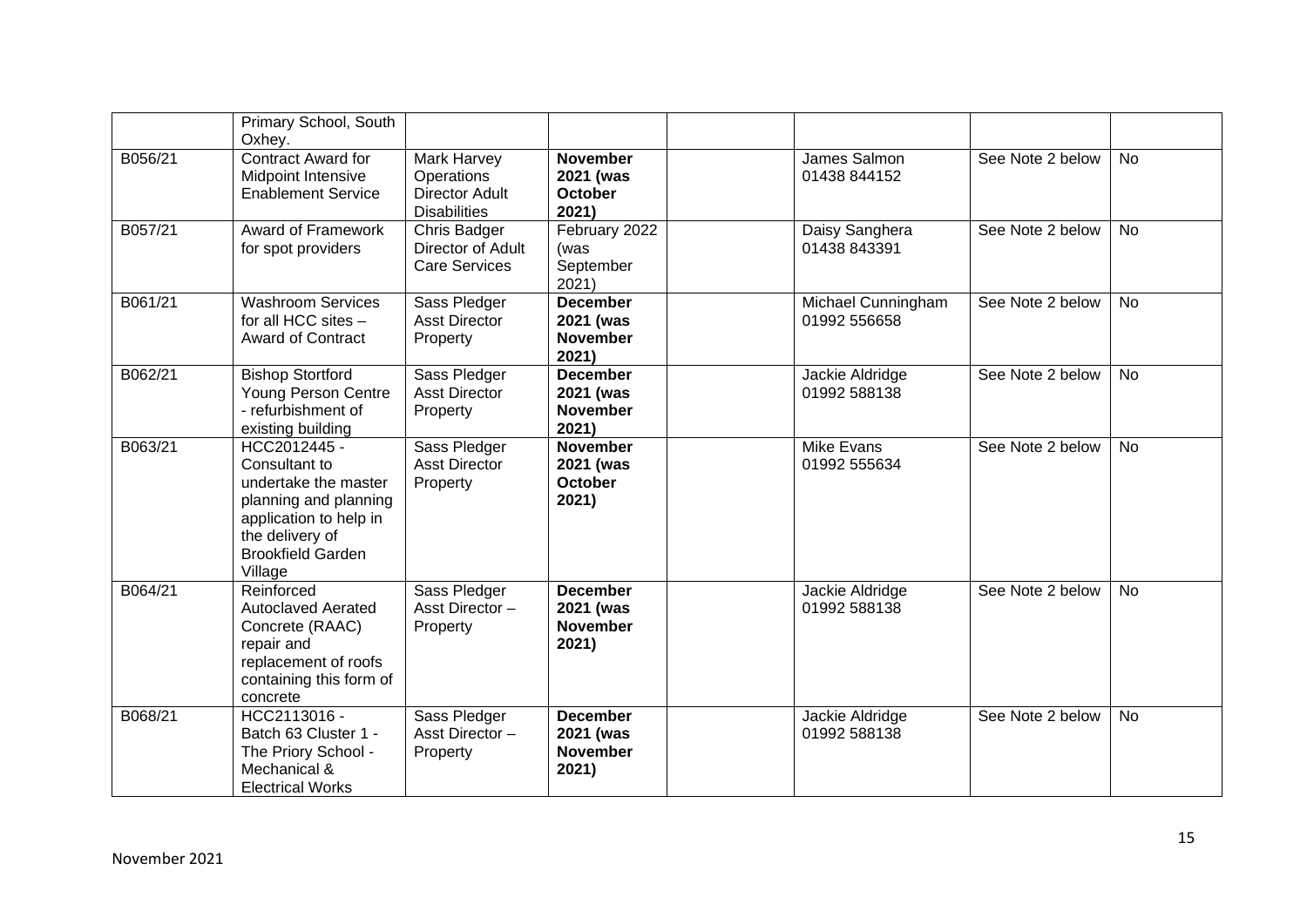| B069/21 | HCC2113017 -<br>Batch 63 Cluster 2 -<br><b>Hertford St Andrews C</b><br>of E Primary School &<br><b>Wheatcroft Primary</b><br>School - Mechanical &<br><b>Electrical Works</b>  | Sass Pledger<br>Asst Director-<br>Property | <b>December</b><br>2021 (was<br><b>November</b><br>2021) | Jackie Aldridge<br>01992 588138 | See Note 2 below | <b>No</b> |
|---------|---------------------------------------------------------------------------------------------------------------------------------------------------------------------------------|--------------------------------------------|----------------------------------------------------------|---------------------------------|------------------|-----------|
| B070/21 | HCC2113018 -<br>Batch 63 Cluster 3 -<br>Coates Way JMI and<br>Nursery School &<br><b>London Colney</b><br>Primary School &<br>Nursery Mechanical &<br><b>Electrical Works -</b> | Sass Pledger<br>Asst Director-<br>Property | <b>December</b><br>2021 (was<br><b>November</b><br>2021) | Jackie Aldridge<br>01992 588138 | See Note 2 below | No        |
| B071/21 | HCC2113019 -<br>Batch 63 Cluster 4 -<br>Widford School &<br>Tonwell St Mary's C<br>of E Primary School -<br>Mechanical &<br><b>Electrical Works</b>                             | Sass Pledger<br>Asst Director-<br>Property | <b>December</b><br>2021 (was<br><b>November</b><br>2021) | Jackie Aldridge<br>01992 588138 | See Note 2 below | <b>No</b> |
| B072/21 | HCC2113020 - Batch<br>63 Cluster 5 - South<br>Hill Primary School -<br>Mechanical &<br><b>Electrical Works</b>                                                                  | Sass Pledger<br>Asst Director-<br>Property | <b>December</b><br>2021 (was<br><b>November</b><br>2021) | Jackie Aldridge<br>01992 588138 | See Note 2 below | <b>No</b> |
| B073/21 | HCC2113005 -<br>Batch 66 Cluster 1<br>Commonswood<br>School, Welwyn<br>Garden City - Roofing<br>Works                                                                           | Sass Pledger<br>Asst Director-<br>Property | <b>December</b><br>2021 (was<br><b>November</b><br>2021) | Jackie Aldridge<br>01992 588138 | See Note 2 below | <b>No</b> |
| B074/21 | HCC2113006 -<br>Batch 66 Cluster 2<br>Roger de Clare C of E<br>(VC) First & Nursery                                                                                             | Sass Pledger<br>Asst Director-<br>Property | <b>December</b><br>2021 (was<br><b>November</b><br>2021) | Jackie Aldridge<br>01992 588138 | See Note 2 below | No        |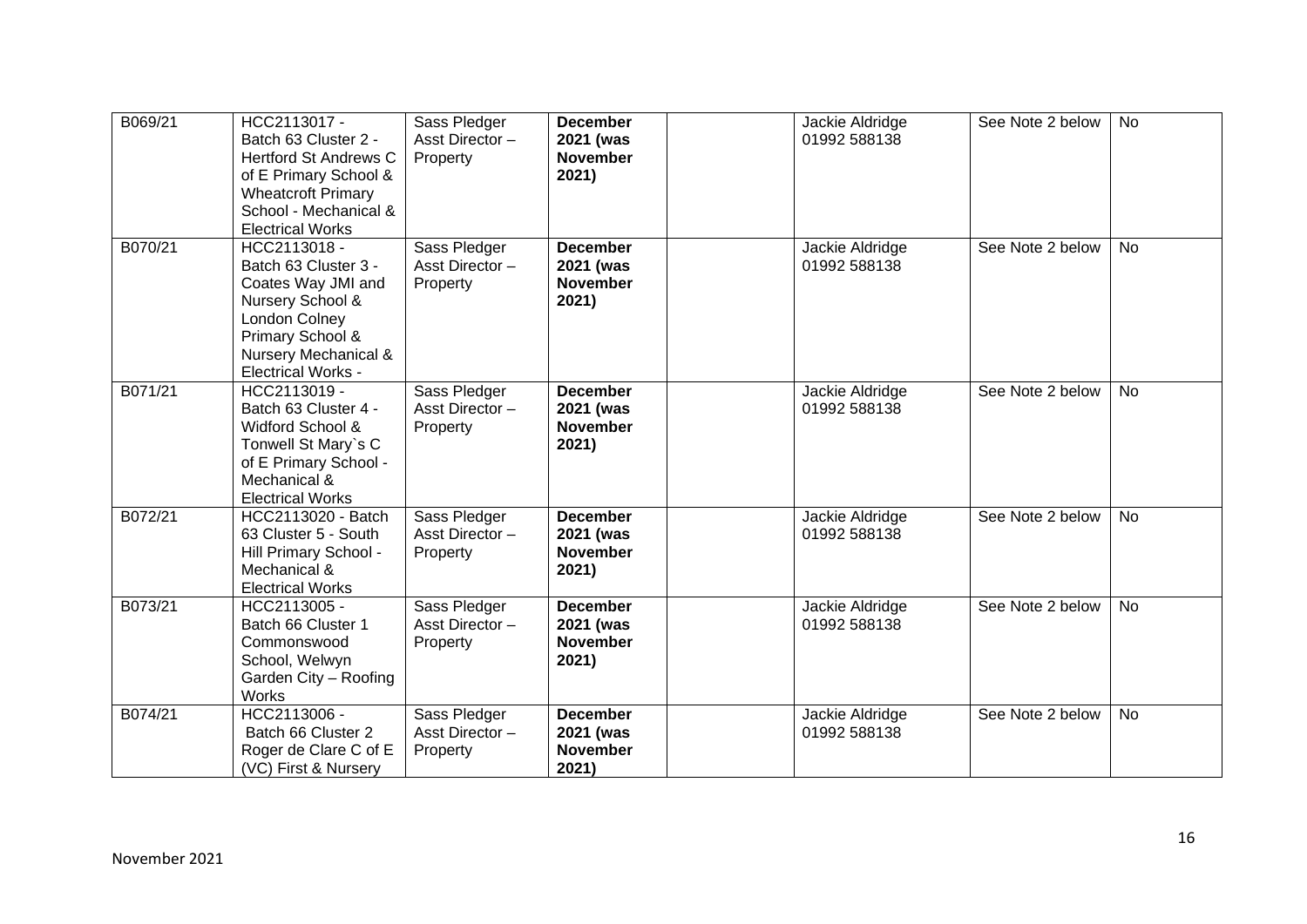|         | School, Puckeridge -<br>Roofing Works                                                                                         |                                                                              |                                                          |                                      |                  |           |
|---------|-------------------------------------------------------------------------------------------------------------------------------|------------------------------------------------------------------------------|----------------------------------------------------------|--------------------------------------|------------------|-----------|
| B075/21 | HCC2113007 -<br>Batch 59 Cluster 1<br><b>Ickleford Primary</b><br>School, Ickleford -<br>Roofing Works                        | Sass Pledger<br>Asst Director-<br>Property                                   | <b>December</b><br>2021 (was<br><b>November</b><br>2021) | Jackie Aldridge<br>01992 588138      | See Note 2 below | <b>No</b> |
| B076/21 | HCC2113008 - Batch<br>59 Cluster 2 Ashlyns<br>School, Berkhamsted<br>- Roofing Works                                          | Sass Pledger<br>Asst Director-<br>Property                                   | <b>December</b><br>2021 (was<br><b>November</b><br>2021) | Jackie Aldridge<br>01992 588138      | See Note 2 below | <b>No</b> |
| B078/21 | The Supply Pulpboard                                                                                                          | Glenn Facey<br><b>Head of Herts</b><br>FullStop                              | <b>December</b><br>2021 (was<br><b>October</b><br>2021)  | <b>Jake Grieves</b><br>01707 292498  | See Note 2 below | <b>No</b> |
| B079/21 | The Supply of<br><b>Laminating Poches</b>                                                                                     | Glenn Facey<br><b>Head of Herts</b><br>FullStop                              | January 2022<br>(was October<br>2021)                    | <b>Jake Grieves</b><br>01707 292498  | See Note 2 below | <b>No</b> |
| B080/21 | Recommissioning of<br>Overnight Short<br>Breaks for CYP with<br>SEND and/or<br><b>Complex Health</b><br>Needs.                | Marion Ingram<br>Operations<br><b>Director Specialist</b><br><b>Services</b> | November<br>2021                                         | Julie Reddish<br>01438 845433        | Report           | <b>No</b> |
| B085/21 | Provision of a<br>dynamic Purchase<br>System for School<br>Coach and Local Bus<br>Operators                                   | <b>Trudie German</b><br>Development and<br>Technology<br>Manager             | January 2022<br>(was October<br>2021)                    | <b>Trudie German</b><br>01992 588640 | Report           | <b>No</b> |
| B089/21 | Provision of<br>consultancy services<br>to Adult Care Services<br>construction projects                                       | Sass Pledger<br>Asst Director-<br>Property                                   | <b>December</b><br>2021 (was<br><b>November</b><br>2021) | Jackie Aldridge<br>01992 588138      | See Note 2 below | <b>No</b> |
| B092/21 | <b>HCC2113175 - Kings</b><br><b>Langley Primary</b><br>School, Kings Langley<br>- Batch 60 Cluster 1-<br><b>Roofing Works</b> | Sass Pledger<br>Asst Director-<br>Property                                   | <b>December</b><br>2021 (was<br><b>November</b><br>2021) | Jackie Aldridge<br>01992 588138      | See Note 2 below | <b>No</b> |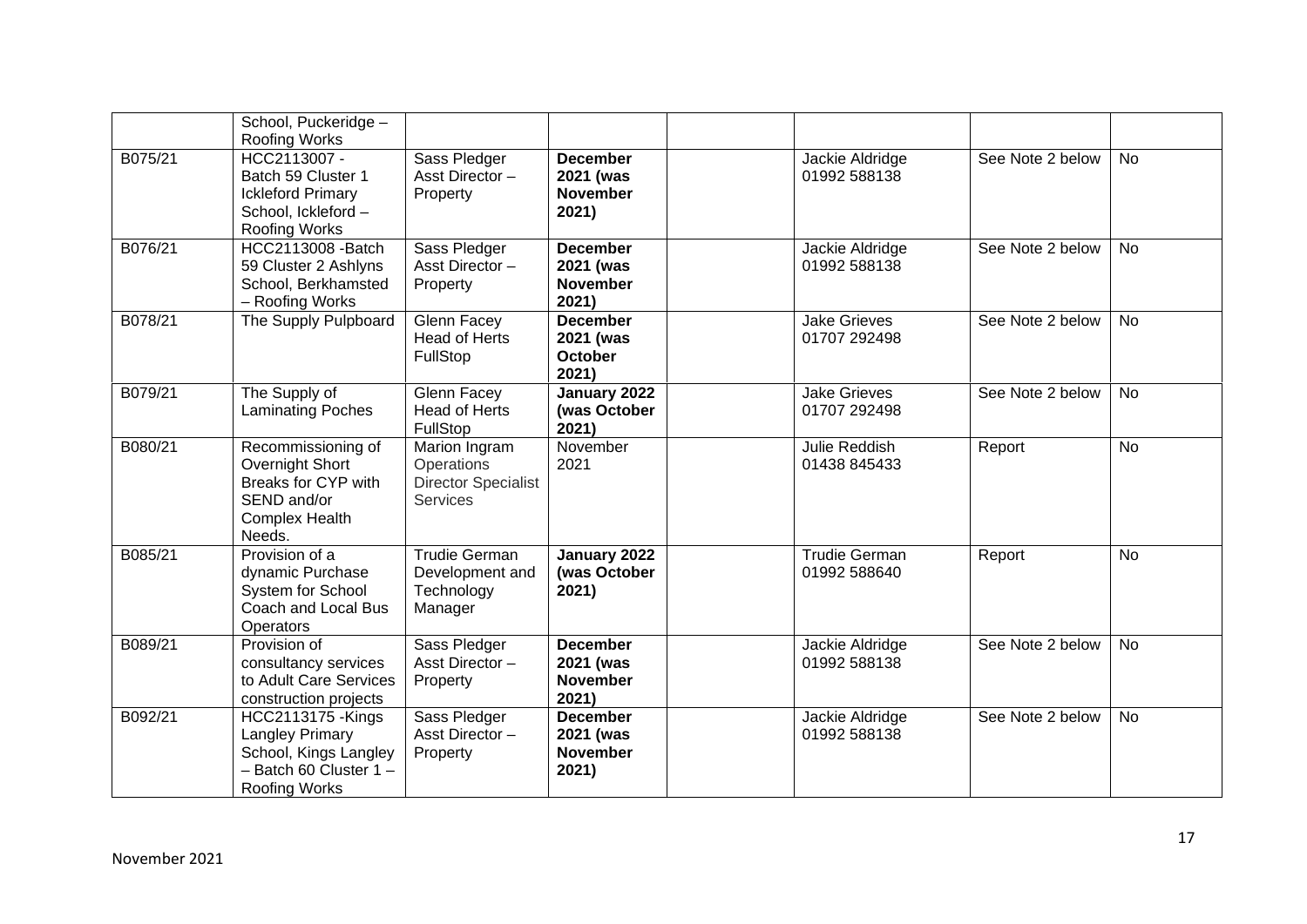| B093/21 | HCC2113176 -<br>Andrews Lane<br>Primary School,<br>Cheshunt - Batch 64<br>Cluster 1 - Roofing<br>Works                                                                                                                                                                                                                                                                                 | Sass Pledger<br>Asst Director-<br>Property                | <b>December</b><br>2021 (was<br><b>November</b><br>2021) | Jackie Aldridge<br>01992 588138 | See Note 2 below | <b>No</b> |
|---------|----------------------------------------------------------------------------------------------------------------------------------------------------------------------------------------------------------------------------------------------------------------------------------------------------------------------------------------------------------------------------------------|-----------------------------------------------------------|----------------------------------------------------------|---------------------------------|------------------|-----------|
| B094/21 | HCC2113177 -<br>Middleton School,<br>Ware - Batch 64<br>Cluster 2 - Roofing<br>Works                                                                                                                                                                                                                                                                                                   | Sass Pledger<br>Asst Director-<br>Property                | <b>December</b><br>2021 (was<br><b>November</b><br>2021) | Jackie Aldridge<br>01992 588138 | See Note 2 below | <b>No</b> |
| B095/21 | <b>HCC2113178 - Pixies</b><br>Hill Primary School,<br>Hemel Hempstead &<br><b>Garden Fields JMI</b><br>School, St Albans-<br>Batch 64 Cluster 3-<br><b>Roofing Works</b>                                                                                                                                                                                                               | Sass Pledger<br>Asst Director-<br>Property                | <b>December</b><br>2021 (was<br><b>November</b><br>2021) | Jackie Aldridge<br>01992 588138 | See Note 2 below | <b>No</b> |
| B099/21 | Whether or not to<br>agree to the statutory<br>proposal to, enlarge<br>the premises at<br><b>Mandeville Primary</b><br>School,<br>Sawbridgeworth, from<br>September 2023<br>taking into<br>consideration the<br>outcome of the<br>statutory notice<br>period.<br>NB Agreement to the<br>statutory proposal by<br>Cabinet will only be<br>required if objections<br>are received to it. | Jo Fisher<br>Director of<br>Children's<br><b>Services</b> | November<br>2021                                         | Kate Leahy<br>01992 555864      | See Note 2 below | <b>No</b> |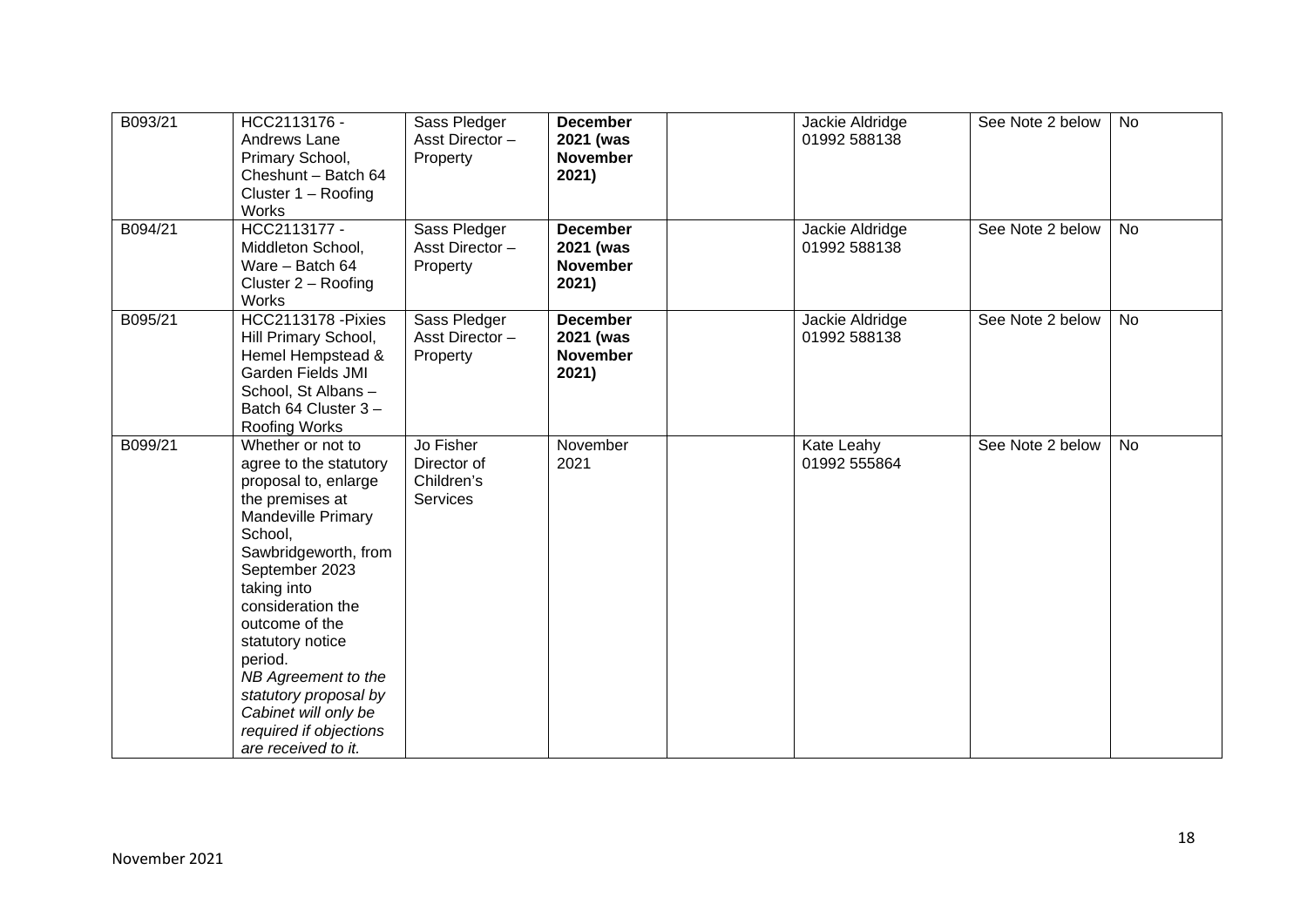| B100/21 | HCC2113221 - The<br>Lea Primary School &<br>Nursery, Harpenden<br>& Malvern Way Infant<br>& Nursery School,<br>Croxley Green -<br><b>Roofing Works</b>                         | Sass Pledger<br>Asst Director-<br>Property                                                                               | <b>December</b><br>2021 (was<br><b>November</b><br>2021) | Jackie Aldridge<br>01992 588138 | See Note 2 below | <b>No</b> |
|---------|--------------------------------------------------------------------------------------------------------------------------------------------------------------------------------|--------------------------------------------------------------------------------------------------------------------------|----------------------------------------------------------|---------------------------------|------------------|-----------|
| B101/21 | HCC2113222 -<br>Icknield Infant &<br>Nursery School,<br>Letchworth - Roofing<br>Works                                                                                          | Sass Pledger<br>Asst Director-<br>Property                                                                               | <b>December</b><br>2021 (was<br><b>November</b><br>2021) | Jackie Aldridge<br>01992 588138 | See Note 2 below | <b>No</b> |
| B102/21 | <b>HCC2113223 - Chater</b><br>Junior School,<br>Watford - Roofing<br>Works                                                                                                     | Sass Pledger<br>Asst Director -<br>Property                                                                              | <b>December</b><br>2021 (was<br><b>November</b><br>2021) | Jackie Aldridge<br>01992 588138 | See Note 2 below | <b>No</b> |
| B103/21 | HCC2113250 -<br><b>Mandeville Primary</b><br>School,<br>Sawbridgeworth - 1<br>Form to 2 Form of<br>entry expansion<br>construction project<br>and associated<br>external works | Sass Pledger<br>Asst Director-<br>Property                                                                               | <b>December</b><br>2021 (was<br><b>November</b><br>2021) | Jackie Aldridge<br>01992 588138 | See Note 2 below | <b>No</b> |
| B104/21 | Award of a contract<br>for the provision of an<br><b>Employee Benefit</b><br>Platform with effect<br>from May 2022                                                             | Sally Hopper,<br><b>Assistant Director</b><br>- HR Services                                                              | December<br>2021                                         | Sally Hopper<br>01992 555692    | See Note 2 below | <b>No</b> |
| B105/21 | The award of the<br>Highways Bridges and<br><b>Structures Framework</b><br>(HCC2012424)                                                                                        | Anthony Boucher<br><b>Assistant Director</b><br>Highways<br>Operations,<br>Environment &<br>Infrastructure<br>Department | <b>November</b><br>2021 (was<br><b>October</b><br>2021)  | Steve Johnson<br>01992 588126   | See Note 2 below | No        |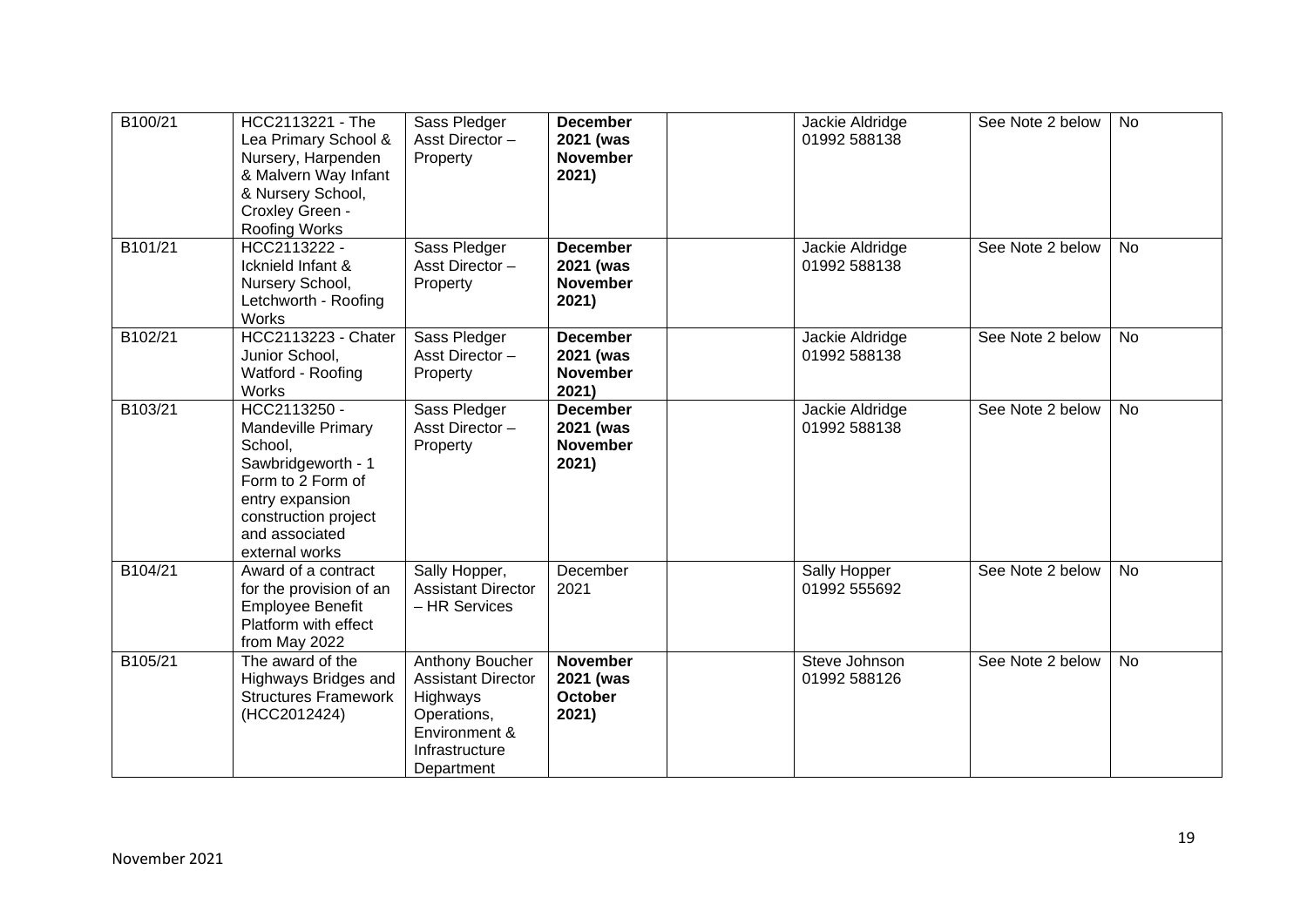| B107/21                     | Approval to the sale of<br><b>Hyde Valley House</b><br><b>Former Residential</b><br>Care and Home First<br>House, Welwyn<br><b>Garden City</b>                                                   | Scott Crudgington<br>Director of<br><b>Resources</b>                                  | Not before<br>17/11/21  | Neil Barker<br>01992 556075            | See note 4 below    | <b>No</b> |
|-----------------------------|--------------------------------------------------------------------------------------------------------------------------------------------------------------------------------------------------|---------------------------------------------------------------------------------------|-------------------------|----------------------------------------|---------------------|-----------|
| B108/21<br>(was<br>A040/21) | <b>Approval for capital</b><br>funding delivery of<br><b>Public Sector</b><br><b>Decarbonisation</b><br><b>Works Scheme</b><br><b>Works for</b><br><b>Hertfordshire</b><br><b>County Council</b> | <b>Steven Pilsworth</b><br><b>Assistant</b><br><b>Director Finance</b><br>- Resources | <b>November</b><br>2021 | <b>Julie Greaves</b><br>01992 555580   | <b>Report</b>       | <b>No</b> |
| B109/21                     | The Provision of a<br><b>Delivery Service for</b><br><b>Herts FullStop</b>                                                                                                                       | <b>Glenn Facey</b><br><b>Head of Herts</b><br><b>FullStop</b>                         | <b>December</b><br>2021 | <b>Jake Grieves</b><br>01707 292498    | See Note 2<br>below | <b>No</b> |
| B110/21                     | HCC2012497-<br><b>Codicote Primary</b><br>School - School<br><b>Expansion</b>                                                                                                                    | <b>Sass Pledger</b><br><b>Asst Director -</b><br><b>Property</b>                      | <b>December</b><br>2021 | <b>Jackie Aldridge</b><br>01992 588138 | See Note 2<br>below | <b>No</b> |
| B111/21                     | HCC2113354 -<br><b>Gilston Primary -</b><br><b>Commission of</b><br>design team<br>consultants                                                                                                   | <b>Sass Pledger</b><br><b>Asst Director-</b><br><b>Property</b>                       | <b>December</b><br>2021 | <b>Jackie Aldridge</b><br>01992 588138 | See Note 2<br>below | <b>No</b> |
| B112/21                     | Approval to the sale<br>of Land at former<br>Meriden School,<br>Harvest End.<br>Watford                                                                                                          | <b>Scott</b><br>Crudgington<br>Director of<br><b>Resources</b>                        | <b>December</b><br>2021 | John Doyle 01992<br>556896             | See Note 2<br>below | <b>No</b> |
| B113/21                     | Approval to the sale<br>of 2, Hibbert Avenue,<br>Watford                                                                                                                                         | <b>Scott</b><br>Crudgington<br>Director of<br><b>Resources</b>                        | <b>December</b><br>2021 | John Doyle 01992<br>556896             | See Note 2<br>below | <b>No</b> |
| B114/21                     | Approval to the sale<br>of 59, Maytree<br><b>Crescent, Watford</b>                                                                                                                               | <b>Scott</b><br>Crudgington                                                           | <b>December</b><br>2021 | John Doyle 01992<br>556896             | See Note 2<br>below | <b>No</b> |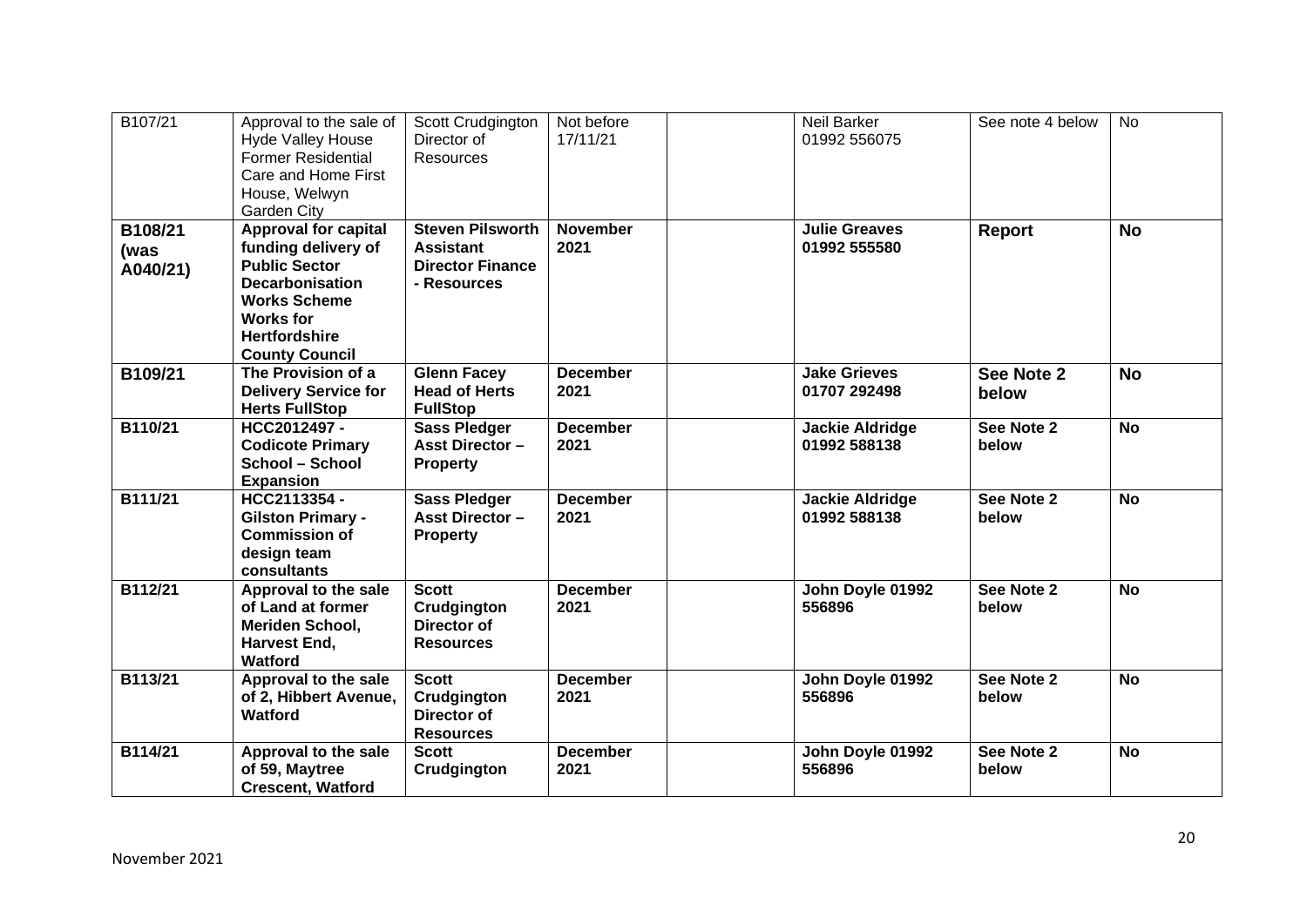|         |                                                                                                                                                                                                                                                                         | Director of<br><b>Resources</b>                                |                         |                                        |                     |           |
|---------|-------------------------------------------------------------------------------------------------------------------------------------------------------------------------------------------------------------------------------------------------------------------------|----------------------------------------------------------------|-------------------------|----------------------------------------|---------------------|-----------|
| B115/21 | Approval to the sale<br>of 103, Sussex Road,<br>Watford                                                                                                                                                                                                                 | <b>Scott</b><br>Crudgington<br>Director of<br><b>Resources</b> | <b>December</b><br>2021 | John Doyle 01992<br>556896             | See Note 2<br>below | <b>No</b> |
| B116/21 | Approval to the sale<br>of 34, Granville<br>Road, Watford                                                                                                                                                                                                               | <b>Scott</b><br>Crudgington<br>Director of<br><b>Resources</b> | <b>December</b><br>2021 | John Doyle 01992<br>556896             | See Note 2<br>below | <b>No</b> |
| B117/21 | To negotiate an<br>extension of the<br>existing contract<br>between<br><b>Hertfordshire</b><br><b>County Council and</b><br><b>Herts for Learning</b><br>for the provision of<br><b>HfL services and</b><br>support to<br><b>Hertfordshire</b><br><b>County Council</b> | <b>Simon Newland</b><br><b>Operations</b><br><b>Director</b>   | February<br>2022        | <b>Juliet whitehead</b><br>07580743148 | Report              | <b>No</b> |
| B118/21 | To award of contract<br>for the provision a<br><b>Hertfordshire Sexual</b><br><b>Health Service</b>                                                                                                                                                                     | <b>Jim McManus</b><br>Director of<br><b>Public Health</b>      | February<br>2022        | <b>Melanie Turner</b><br>07812 324241  | See Note 2<br>below | <b>No</b> |

### **Notes:**

- 1. CBC contract = on behalf of 17 local authority members of the Central Buying Consortium
- 2. Quality and price evaluation derived from tenderers' submissions *(which may contain exempt information and if so will not be available for public inspection)*
- 3. Collaborative contract with one or more authorities (not a CBC contract)
- 4. Part II (due to 'Information relating to the financial or business affairs of any particular person (including the Council')".

If you have any general enquiries about this Forward Plan - contact Michelle Diprose, Democratic Services Officer, 01992 555566 Email: [michelle.diprose@hertfordshire.gov.uk](mailto:michelle.diprose@hertfordshire.gov.uk) or Deborah Jeffery, Assistant Manager, Democratic Services, 01992 555563 Email: [deborah.jeffery@hertfordshire.gov.uk](mailto:deborah.jeffery@hertfordshire.gov.uk)

### **QUENTIN BAKER,**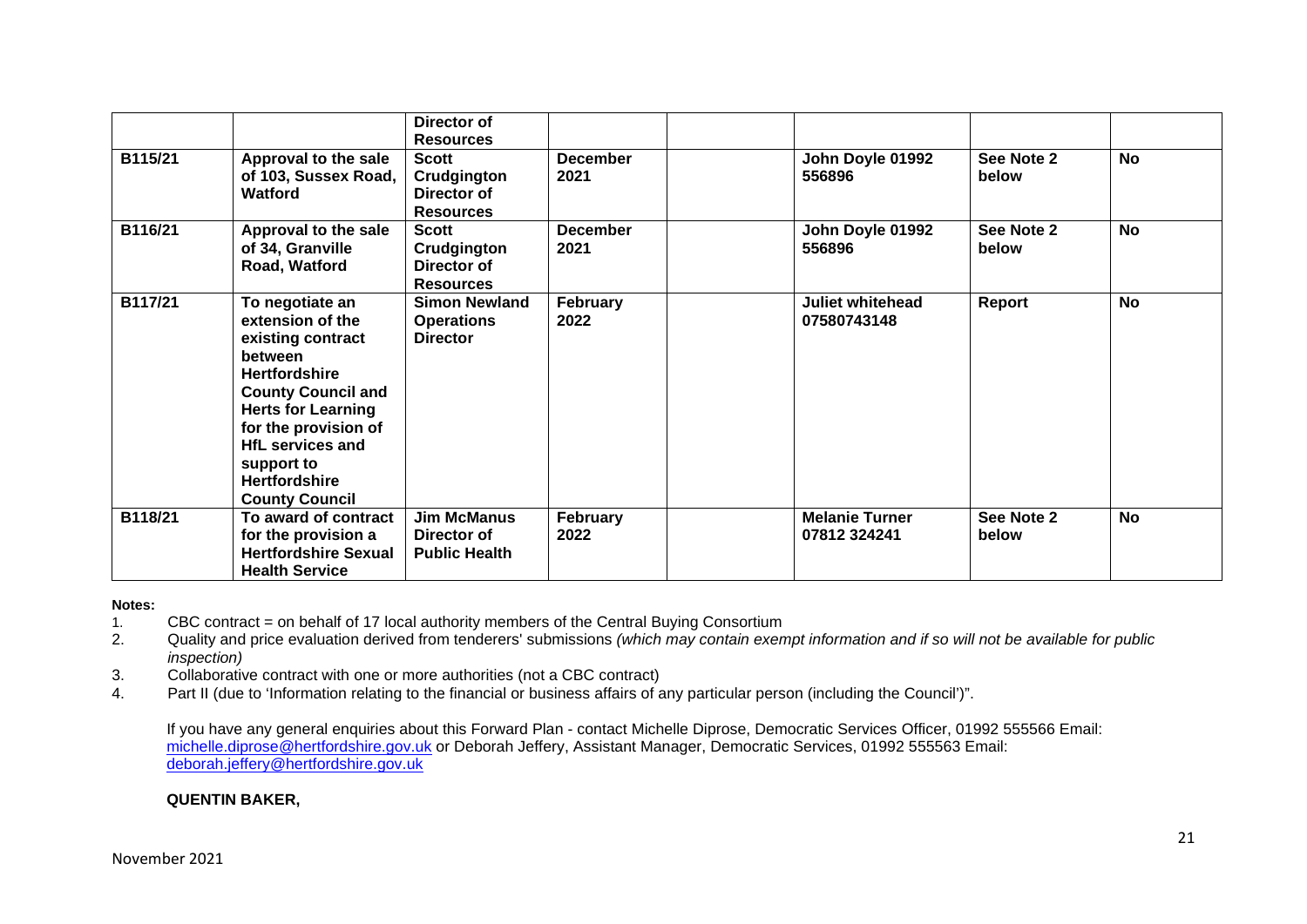**CHIEF LEGAL OFFICER**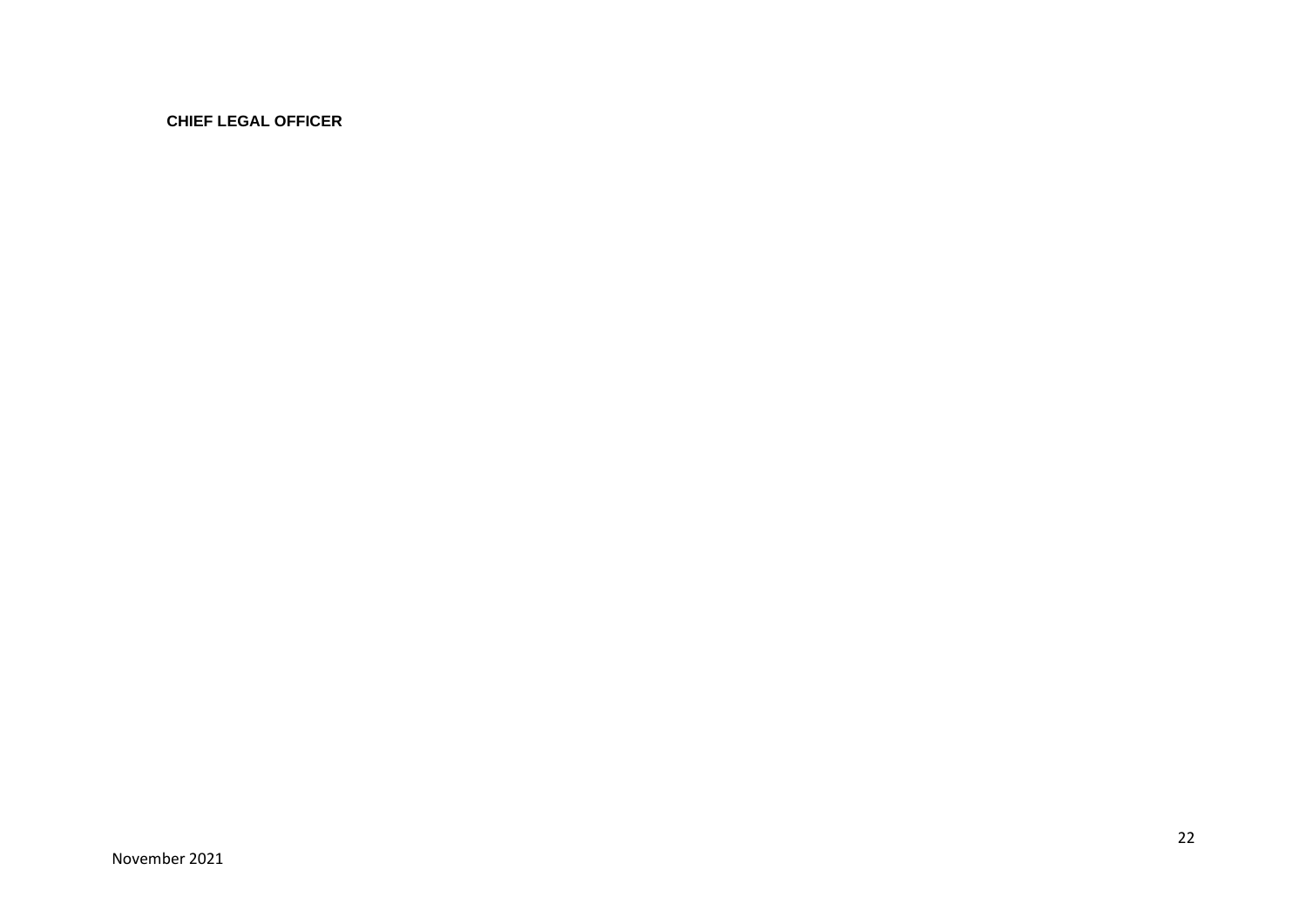

## **HERTFORDSHIRE COUNTY COUNCIL**

**FORWARD PLAN Notice of (a) key and other decisions likely to be made on behalf of the County Council by Cabinet, (b) key decisions likely to be made on behalf of the County Council by Officers and (c) decisions on Traffic Regulation Orders likely to be made by Officers on behalf of the County Council in the period 1 December 2021 – 31 March 2022** 

# **Published: 2 November 2021**

[Note: Key decisions and other decisions due to be reached in November 2021 but not yet made remain listed (notice of these items was given in the Forward Plan issued on 1 October 2021)]

## **TRAFFIC REGULATION ORDERS**

| <b>Broxbourne</b>                                                                                                                                                                                                                                                                                                                                                                                                                                                                                    |                                                                                                                                                                                                                                                                                                                                                                                                                                                                                                        |
|------------------------------------------------------------------------------------------------------------------------------------------------------------------------------------------------------------------------------------------------------------------------------------------------------------------------------------------------------------------------------------------------------------------------------------------------------------------------------------------------------|--------------------------------------------------------------------------------------------------------------------------------------------------------------------------------------------------------------------------------------------------------------------------------------------------------------------------------------------------------------------------------------------------------------------------------------------------------------------------------------------------------|
| Location                                                                                                                                                                                                                                                                                                                                                                                                                                                                                             | <b>Proposed Restriction</b>                                                                                                                                                                                                                                                                                                                                                                                                                                                                            |
| No current schemes                                                                                                                                                                                                                                                                                                                                                                                                                                                                                   |                                                                                                                                                                                                                                                                                                                                                                                                                                                                                                        |
| <b>East Herts</b>                                                                                                                                                                                                                                                                                                                                                                                                                                                                                    |                                                                                                                                                                                                                                                                                                                                                                                                                                                                                                        |
| Location                                                                                                                                                                                                                                                                                                                                                                                                                                                                                             | <b>Proposed Restriction</b>                                                                                                                                                                                                                                                                                                                                                                                                                                                                            |
| Anchor Street & Unnamed Roads, Bishop's Stortford<br>A602 Watton-at-Stone Bypass<br>Maidenhead Street, Hertford<br>A120 Little Hadham Bypass<br>Various Roads, Sawbridgeworth<br>West Road, Sawbridgeworth<br>Bullfields, Sawbridgeworth<br>Riverside Walk, Bishop's Stortford<br>Fairway, Sawbridgeworth<br>London Road, Crouch Gardens etc, Buntingford<br>Thieves Lane / The Ridgeway, Hertford<br>North Road, Hertford<br>Obrey Way, Bishop's Stortford<br>High Street / Stevenage Road, Walkern | Goods Vehicle Loading Bay, 20mph Speed Limit, Bus Gate<br>50mph Speed Limit<br><b>Restricted Zone</b><br>40 & De-restricted mph Speed Limits, Cycle Track<br>20mph Speed Limit<br><b>Waiting Restrictions</b><br><b>Waiting Restrictions</b><br>Restricted Zone, Pedestrian Zone<br><b>Waiting Restrictions</b><br>20mph Speed Limit Zone<br><b>Experimental Waiting Restrictions</b><br><b>Waiting Restrictions</b><br>7.5t Weight Limit, 30mph and 40mph Speed Limits<br><b>Waiting Restrictions</b> |
| High Street, Puckeridge, The Tannery etc Buntingford                                                                                                                                                                                                                                                                                                                                                                                                                                                 | <b>Waiting Restrictions</b>                                                                                                                                                                                                                                                                                                                                                                                                                                                                            |
| <b>Dacorum</b>                                                                                                                                                                                                                                                                                                                                                                                                                                                                                       |                                                                                                                                                                                                                                                                                                                                                                                                                                                                                                        |
| Location                                                                                                                                                                                                                                                                                                                                                                                                                                                                                             | <b>Proposed Restriction</b>                                                                                                                                                                                                                                                                                                                                                                                                                                                                            |
| Dundale Road, Tring<br>Wingrave Road / Sutton Close, Tring<br>New Mill Terrace / Pheasant Close etc, Tring<br>Silk Mill Way / Adams Way, Tring<br>London Road / Nash Mills, Hemel Hempstead/Tring                                                                                                                                                                                                                                                                                                    | <b>Waiting Restrictions</b><br><b>Waiting Restrictions</b><br><b>Waiting Restrictions</b><br><b>Waiting Restrictions</b><br><b>Waiting Restrictions</b>                                                                                                                                                                                                                                                                                                                                                |